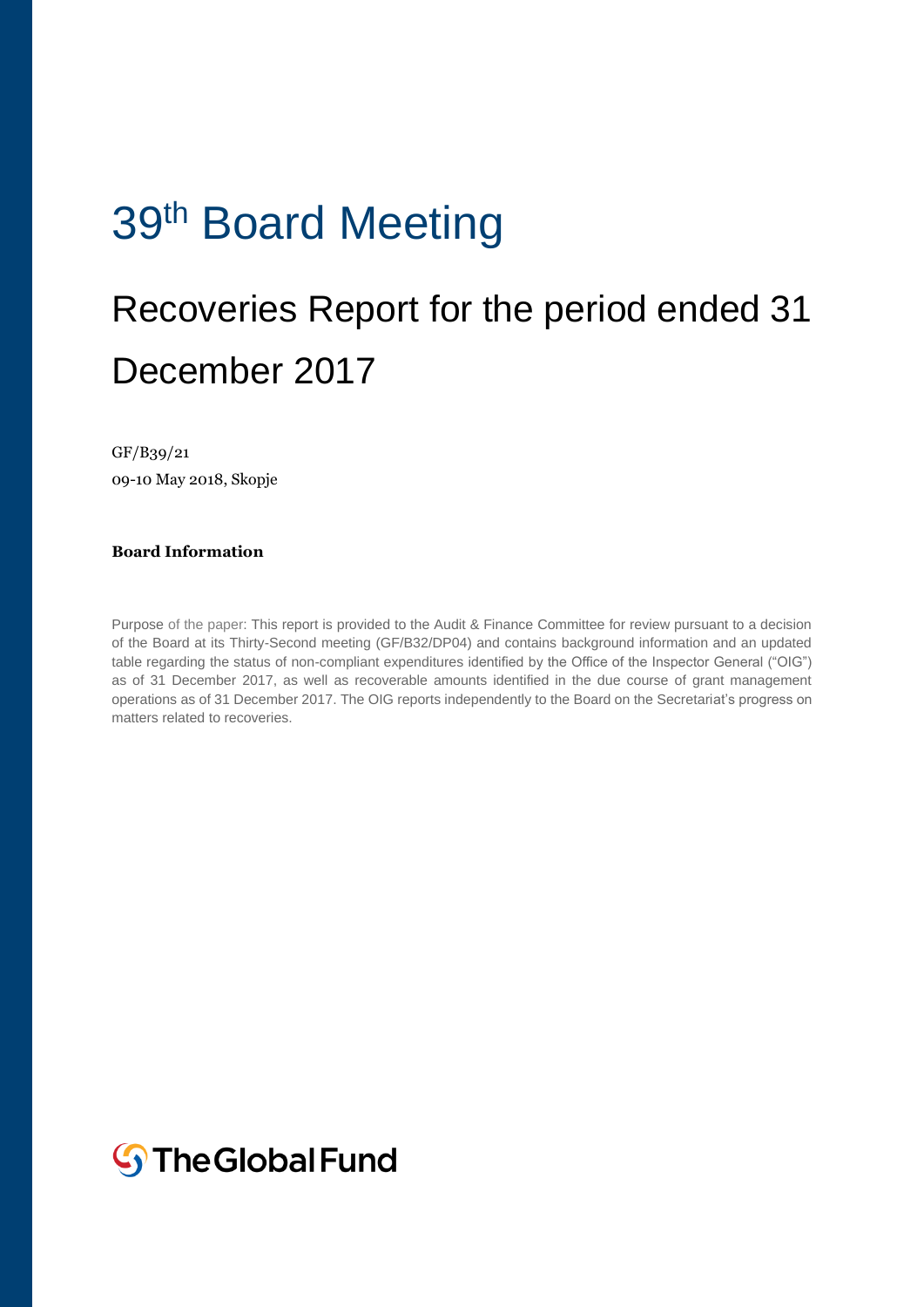## Executive Summary

### **Context**

During the second half of 2017, the total outstanding OIG recoverable balance, net of written commitments to repay, declined by US\$ 5.8 million to US\$ 5.3 million. The US\$ 5.3 million total outstanding recoverable balance, net of written commitments, demonstrates resolution of 95% of the aggregate recoverable amount over time (up from 85% as of 31 December 2016). The 95% results from both an increase in resolution of recoveries case and a decreasing trend in new cases (both in terms of number of new cases and the amounts identified as non-compliant for each such case).

Turnaround times for new cases continue to improve compared to 'legacy' cases, i.e., pre-2014. Of the 14 open OIG cases, only 4 cases date back to pre-2014. The improvement with respect to legacy cases reflects the more rigorous approach to recoveries referred to in previous reports with the Global Fund seeing considerable benefits: recoverable funds are being returned more quickly than was the case several years ago. In the last eight quarters, the Secretariat had US\$ 4.2 million in new cases, of which 92% was related to Nigeria. The amount related to Nigeria was subsequently reimbursed in January 2018 (ref. Post-Script).

The non-OIG aggregate outstanding balance amounted to US\$ 11.6 million. This amount is distributed amongst 36 grant implementers in 25 countries with a median recoverable balance of US\$ 71,527.

As of 28 February 2018, the OIG aggregate outstanding balance amounted to US\$ 2.2 million, representing resolution of 98% of aggregate outstanding recoverable amounts; and the non-OIG aggregate outstanding balance amounted to US\$ 9.6 million.

There are no specific actions required for Secretariat, OIG, Board or Committees emanating from this report.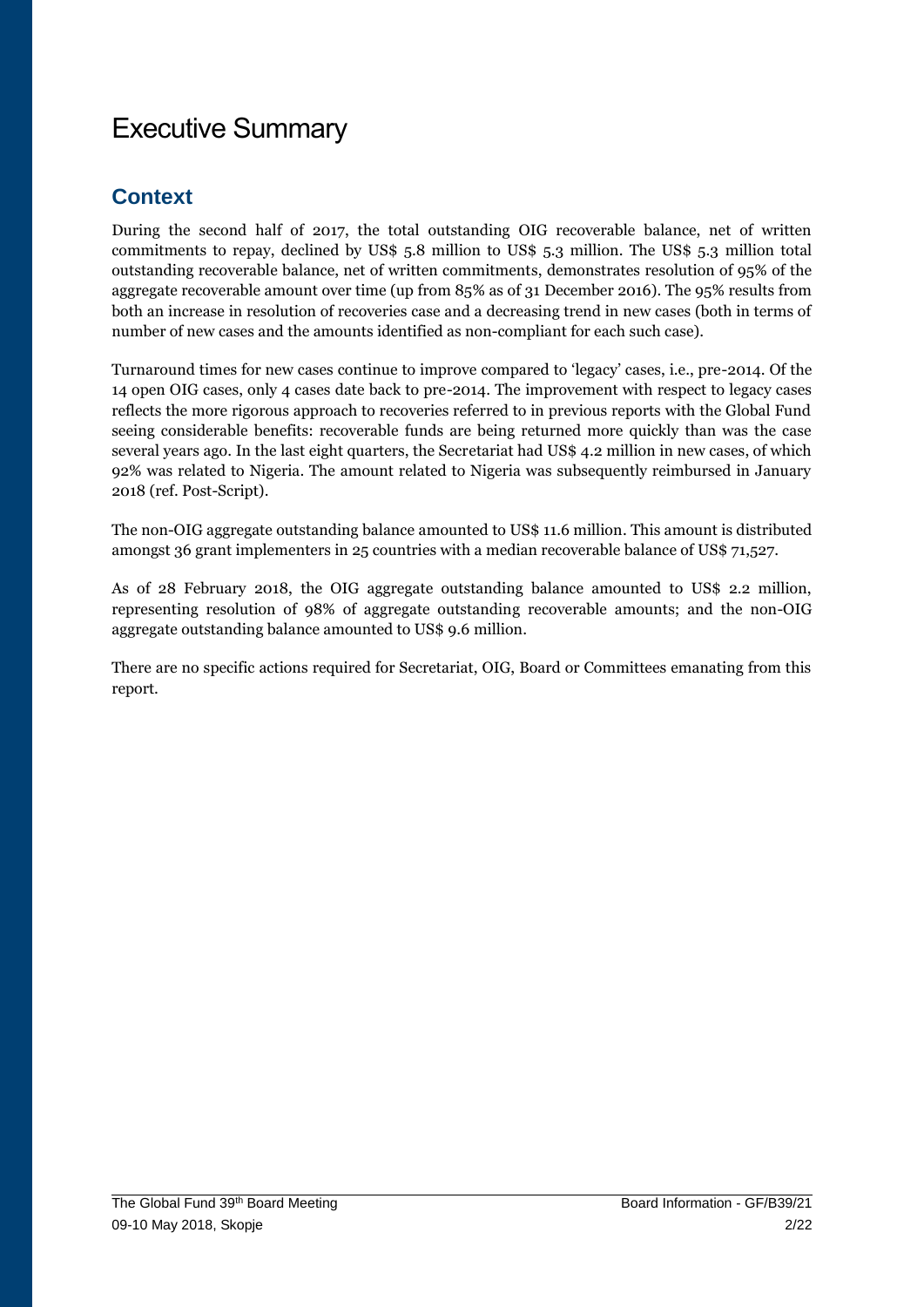## **What is the topic of this update?**

1. The Global Fund is fully committed to the principles of transparency and accountability. To fulfill this commitment, the Global Fund works, through its risk management and assurance processes, to expose irregularities and misuse of resources. Key measures are dedicated towards prevention but where irregularities or misuse have materialized, action is taken to address the underlying weaknesses and seek recoveries as appropriate.

2. The Global Fund maintains a zero tolerance approach to fraud and corruption and aims to take swift and appropriate action when cases of misuse of funds are identified. The Global Fund will continue to ensure that all identified irregularities are communicated responsibly and in a timely manner to the Board and to other stakeholders.

3. At its Thirty-Second Meeting in November 2014, the Board decided to update the reporting methodology for losses and recoveries to better reflect developments in the respective roles of the OIG and the Secretariat in identifying non-compliant expenditures and pursuing recovery of any related amounts (GF/B32/DP04). The updated process also maintains respect for the OIG's independence by providing for a Secretariat-issued Recoveries Report describing the status of recoveries cases relating to published OIG reports, while allowing the OIG to independently report on the Secretariat's recovery process and progress on recoveries instead of jointly issuing a report with the Secretariat. The Recoveries Report is submitted for review to the Audit and Finance Committee (AFC).

4. Furthermore, under GF/B32/DP04, the Board requested the Secretariat to develop a methodology and format for future reporting on recoverable amounts identified in the normal course of grant management operations (i.e., unrelated to non-compliant expenditures identified in OIG reports). The approach proposed by the Secretariat was approved by the AEC under decision point GF/AEC11/DP05, pursuant to its delegated authority. This report includes information on such normal course recoverable amounts.

5. Reports on amounts identified as compromised by various compliance issues and on the Secretariat's efforts to seek refunds from recipients should be read in full awareness of the context and broad environment within which the Global Fund operates. Specifically, the Global Fund works in countries where often governance, programmatic and oversight capacities are weak and this carries inherent financial and programmatic risks.

### **What is the current status?**

#### **OIG Recoverable Amounts**

6. When the OIG publishes audit or investigation reports that include the identification of noncompliant expenditures, the Secretariat identifies an appropriate amount to recover, taking into account the Global Fund's legal right to recover, Global Fund policies and procedures, the financial loss to the program, relevant business and political implications, and the specific facts of the case, and engages in a process to seek recovery of such amount. All OIG recoverable amounts are approved by the Executive Director, upon the recommendation of the Recoveries Committee.

7. With respect to open OIG investigation reports, which are reflected in the amounts in Tables 1 - 3, the Secretariat uses as a starting point the proposed recoverable amount indicated by the OIG in the investigation reports rather than the total non-compliant amount, given that the total non-compliant amount includes amounts that may not be recoverable because, for example, the associated services or goods have been delivered to the grants. The historical difference between total non-compliant expenditures and the proposed recoverable amounts identified in OIG investigation reports from March 2009 through 31 December 2017 amounted to US\$ 42.8 million. Specifically for the second half of 2017, the total non-compliant expenditures amounted to US\$ 78,880, of which there was no difference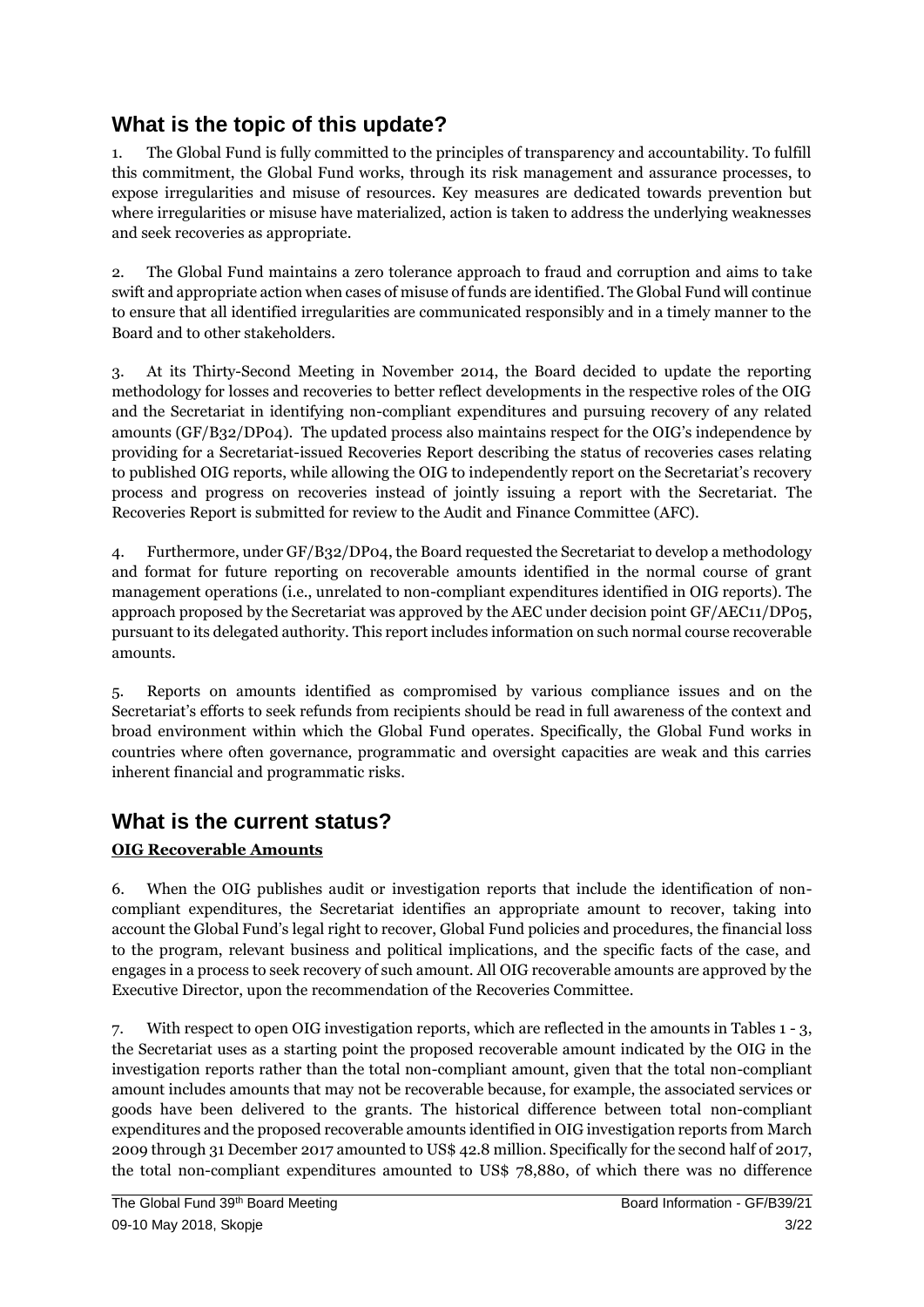between the total non-compliant expenditures identified in OIG investigation reports and the proposed recoverable amounts. The Secretariat did, however, apply a management adjustment of US\$ 5,600 to the aforementioned US\$ 78,880 identified by the OIG, based on the determination that a lower amount had actually been paid in relation to a procurement of goods. The OIG did not object to this decision.

8. As OIG audit reports typically do not include a proposed recoverable amount, the Secretariat, with input from the OIG, determines the appropriate recoverable amount based on the content of the OIG audit report. This recoverable amount is then presented to Recoveries Committee's review and subsequent recommendation to the Executive Director for approval.

9. During the six-month period ended 31 December 2017, there were three new cases that were presented to Recoveries Committee with an aggregate recoverable amount of approximately US\$ 0.1 million. Of this amount, the Burkina Faso case represented US\$ 73,280, the Pakistan case represented US\$ 41,921, and the Cambodia case represented US\$ 3,940. Only one case, South Sudan for US\$ 541,589, has not been presented by the applicable Country Team to the Recoveries Committee as this case is still under review by UNDP's Vendor Review Committee.

10. During the second half of 2017, further good progress was made: US\$ 8.4 million was recovered and credited to the Global Fund's bank accounts, relating to cases for which demand letters were sent as well as cases subject to Reimbursement Protocols. Cases with an aggregate recoverable amount of US\$ 2.8 million were closed in the second half of 2017. Since the inception of the recoveries process, a total amount of US\$ 78.5 million has been recovered and written commitments for a further US\$ 10.8 million have been obtained.

11. The total outstanding recoverable balance, net of written commitments to repay, declined by US\$  $5.8$  million to US\$  $5.3$  million<sup>1</sup>.

12. The US\$ 5.3 million total outstanding recoverable balance, net of written commitments, demonstrates resolution of 95% of the aggregate recoverable amount over time (up from 85% as of 31 December 2016). The 95% results from both an increase in resolution of recoveries case and a decreasing trend in new cases.

21. All OIG-related recoveries concerning grants implemented by UNDP in the Democratic Republic of the Congo have been settled through close cooperation with UNDP, in furtherance of the applicable settlement agreement. US\$ 4.3 million of non-OIG recoverables remain open, of which US\$ 1.3 million is expected to be reimbursed before the end of the first quarter of 2018 (ref. Post-Script section) and US\$ 3.0 million is expected to be resolved by the end of the third quarter of 2018.

22. Turnaround times for new cases continue to improve compared to 'legacy' cases, i.e., pre-2014. The improvement with respect to legacy cases reflects the more rigorous approach to recoveries referred to in previous reports and the Global Fund is seeing considerable benefits: recoverable funds are being returned more quickly than was the case several years ago. In the last eight quarters, the Secretariat had fully resolved US\$ 34.3 million of cases as of 31 December 2017.

23. Recoverable amounts are recorded in the Global Fund's financial statements in accordance with International Financial Reporting Standards (IFRS). The net recoverable amounts in this report may be different from those presented in the financial statements due to the accounting method adopted to

**.** 

<sup>1</sup> The Secretariat notes that in an OIG audit report: Limited scope review of the Secretariat's Recoveries Report for the period up to 31 December 2015, dated 30 August 2016, the OIG indicated that the total outstanding recoverable balance as of 31 December 2015, net of written commitments to repay, that the OIG was able to verify amounted to US\$ 39.1 million while the Secretariatreported amount was US\$ 38.2 million. The discrepancy results from a difference of US\$ 1.0 million in the gross recoverable amount that the OIG was able to verify and a difference of US\$ 1.9 million in the amount the OIG was able to verify as recovered. The Secretariat is working with the OIG to reconcile the figures but for the purpose of this report, the Secretariat is basing the figures on the Secretariat-reported amounts.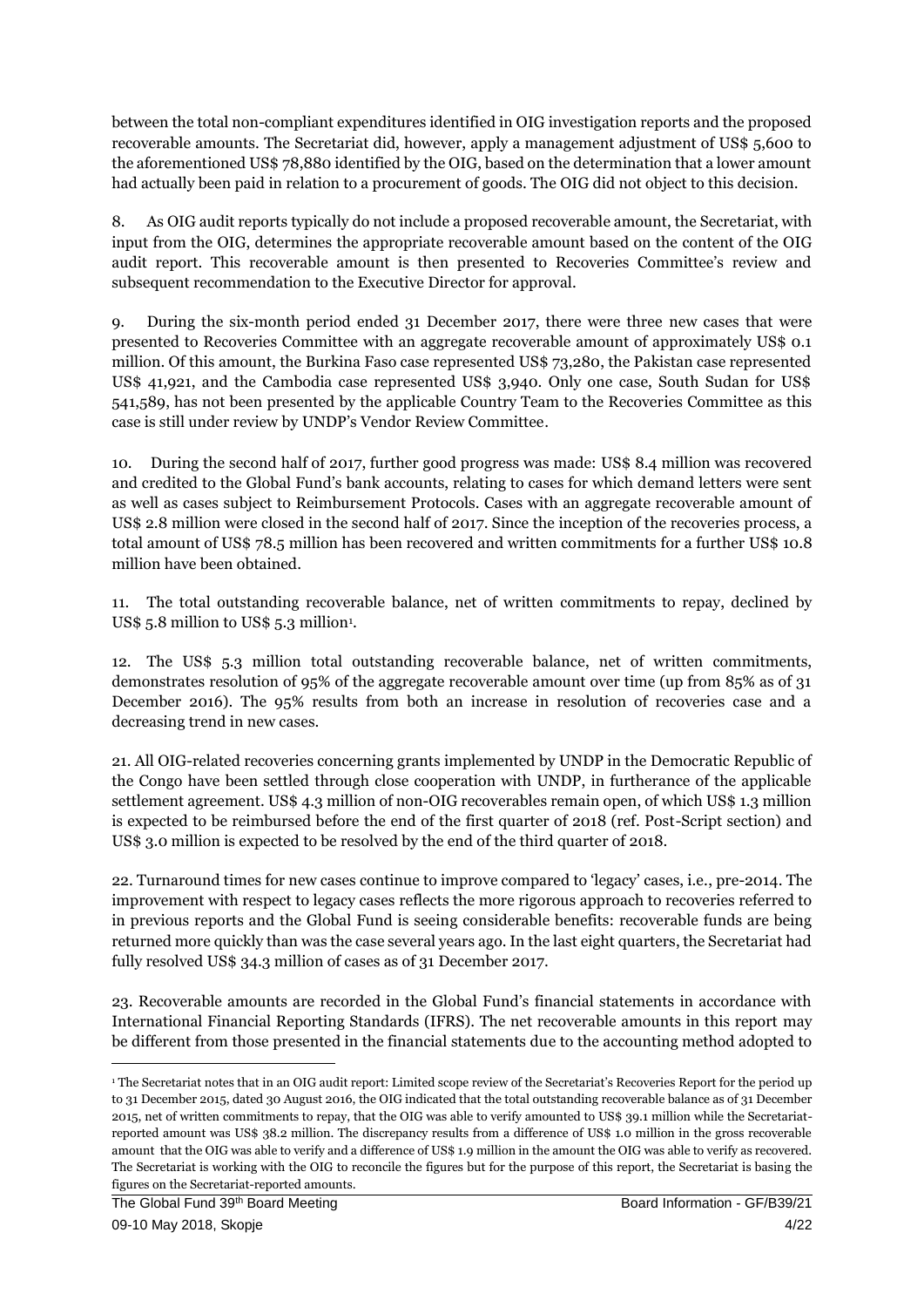comply with the requirements of IFRS. For example, the OIG may release a report that is promptly reflected in this report but converting the findings into a demand letter (which is then booked in the financial statements) may not take place until after the reporting period and may also reflect adjustments based on recommendations by the Recoveries Committee and approval by the Executive Director. It should be noted that the financial statements reporting on losses and recoveries uses the exact same underlying data as that presented within the tables below, and that a formal reconciliation process is implemented and validated through the Recoveries Committee.

#### **Non-OIG Recoverable Amounts**

24. The Secretariat continued to implement a (for the time being, manual) process to centrally capture and report on confirmed non-compliant expenditures that arise in the ordinary course of grant management. Non-OIG recoverable amount data is collected each quarter from Country Teams and offers a snapshot of a rolling total, i.e., the majority of these instances are typically resolved within the 60 day time period accorded by the Global Fund as opposed to the longer timeframes experienced in relation to OIG recoverable amounts. In the event that they are not resolved within specified timeframes these instances are reported to the Recoveries Committee for their review and recommendation in accordance with guidance provided to Country Teams.

25. As of 31 December 2017, the aggregate outstanding balance due amounted to US\$ 11.6 million and is distributed across 25 countries (36 Principal Recipients).

26. Of this US\$ 11.6 million, there are three Principal Recipients that account for approximately 52.3% of the total outstanding amount due, as follows:

- a) Ministry of Health (Ghana): US\$ 2.8 million (24.6%)
- b) National Agency for the Control of AIDS (Nigeria): US\$ 1.9 million (16.5%)
- c) United Nations Development Programme (UNDP): US\$ 1.3 million (11.2%) relates to one grant in the Democratic Republic of Congo. This amount was subsequently reimbursed in January 2018 (ref. Post-Script).

27. As of 31 December 2017, of grants that have outstanding non-OIG recoverable amounts, the average amount outstanding per grant is US\$ 321,703, but it should be noted that this figure is influenced by the aforementioned amounts listed in paragraph 26. As such, closer attention is warranted on the median amount, which is US\$71,527.

#### **2:1 Allocation Reduction**

28. 2017 has also seen the further application of the so-called "2-for-1 allocation reduction" method to resolve particularly difficult cases, where all reasonable recovery approaches have failed to produce results. Allocation reductions represent a means available to the Secretariat of resolving exceptionally difficult cases where all means of recovery have been considered exhausted. Upon approval by the Executive Director the country's allocation is reduced by a factor of 2:1, being two units of allocation reduction for every one unit of recoverable amount.

29. There are a number of reasons why the allocation reduction approach is only applied as a last resort. For one, there is a negative impact on the country's available budget to fight the three diseases. Additionally, the misused funds with respect to which the reduction is applied are not actually recovered. As a result, there may be less accountability and 'consequence' for an implementer who misspent funds.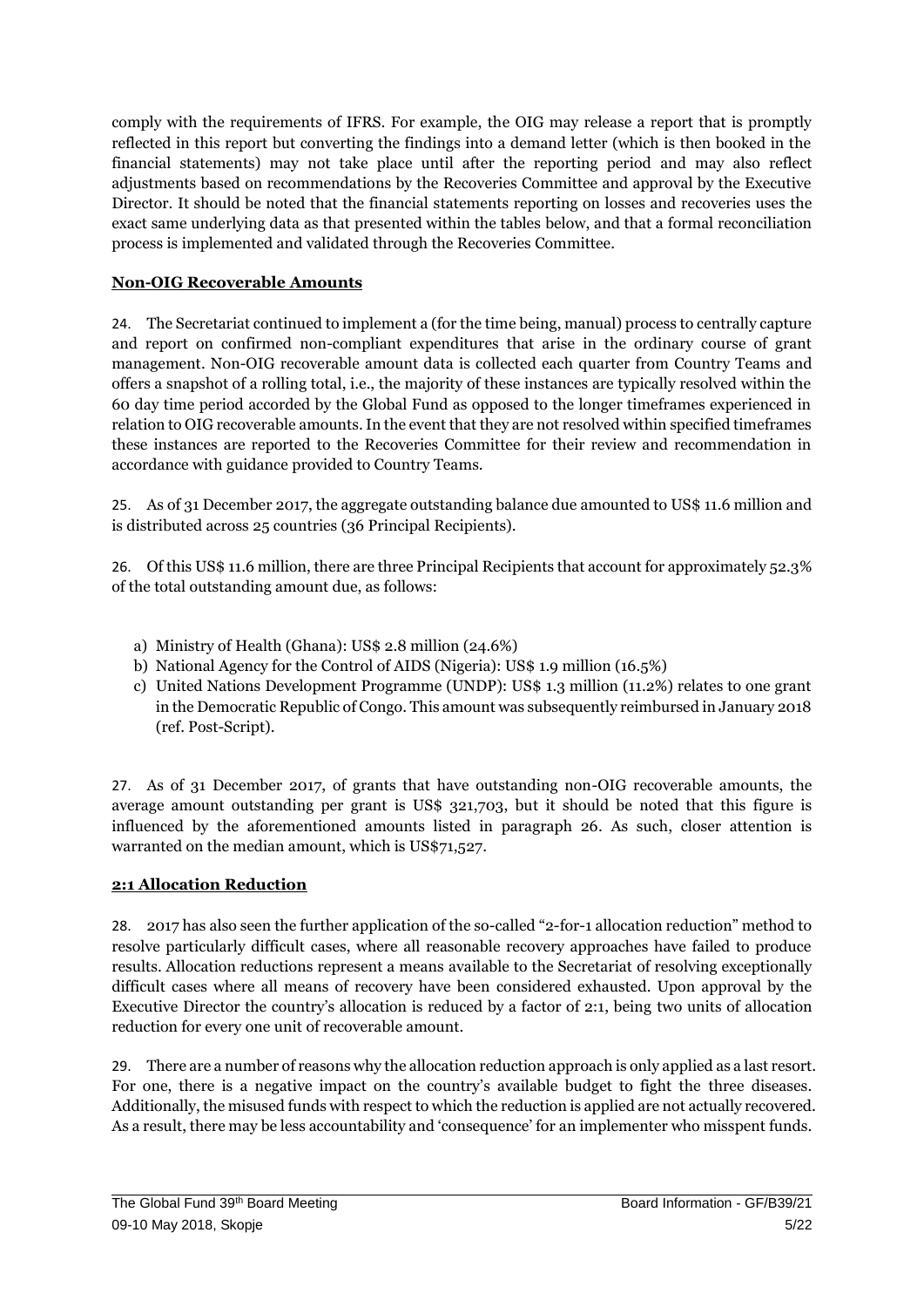30. Accordingly, it is important that there is adequate visibility for the cases in which it was concluded that there was no better option but to apply the 2-for-1 allocation reduction approach, which is why the allocation reductions that occurred during the period ended 31 December 2017 are described in the following paragraphs.

31. During the period ended 31 December 2017, 2-for-1 allocation reductions were used to resolve US\$ 2,167,485 of outstanding recoverable amounts through five cases. This number of cases is higher than in past periods, and the outstanding recoverable amount resolved by using a 2-for-1 allocation reduction for this period was only US\$ 2.2 million versus an aggregate amount of US\$ 15.2 million since the introduction of this approach in 2015. The number of such cases was primarily due to an increased volume of 2-for-1 allocation reduction requests to resolve long-standing recoveries issues prior to signing 2017-2019 allocation grants, the majority of which related to Principal Recipients no longer continuing as such under the relevant grants. In each such case, the Recoveries Committee reached the conclusion that all other reasonable options for recovery and forms of leverage had been considered and exhausted, and deemed the programmatic impact of the allocation reduction to be limited. All such allocation reduction recommendations were approved by the Executive Director.

#### **Kyrgyzstan (OIG)**

A 2009 OIG audit identified US\$120,974 in unsupported/ineligible expenditures related to grants for which the Republican AIDS Center and National Center of Phthisiology (entities reporting to the Ministry of Health) formerly served as Principal Recipients. The Global Fund sent a demand letter to the Ministry of Health and repeatedly followed up. In November 2015, the Ministry of Health informed the Global Fund that the Office of the Prosecutor General had conducted an investigation and initiated a criminal case. The Global Fund was told that the country had agreed to finalize the process for reimbursement based on the outcome of a further investigation. The Global Fund communicated to the country that a failure to reimburse in full would result in a 2:1 reduction of its allocation. The Global Fund received no payment by the deadline of 30 June 2017. Therefore, US\$241,948 was deducted on 24 October 2017.

#### **Multi-country Western Pacific and Solomon Islands (Non-OIG)**

Based on a Local Fund Agent review of a 2014 audit report, 2015 expenditures and 2016 final grant closures reports, a refund of US\$351,139 was requested through two demand letters from the former Principal Recipient Secretariat of the Pacific Community (SPC) in December 2016 and April 2017 respectively. US\$252,306 of the total outstanding amount related to Multi-Country Western Pacific grants, and US\$98,833 related to Solomon Islands grants. The Global Fund sought leverage through partners (including bilateral partners), the Country Coordinating Mechanisms, Ministries of Health and more informal communications with SPC. However, SPC did not provide an official response. The Global Fund decided to reduce the 2014-2016 Multi-Country Western Pacific allocation and the 2017- 2019 Solomon Islands allocation on a 2:1 basis, resulting in allocation reductions of US\$504,612 and US\$197,666, respectively. Savings under the existing Multi-Country Western Pacific grants were used so as to avoid a negative programmatic impact on expected key interventions under the new grants, due to the fact that the 2017-2019 allocation was significantly lower than the prior one.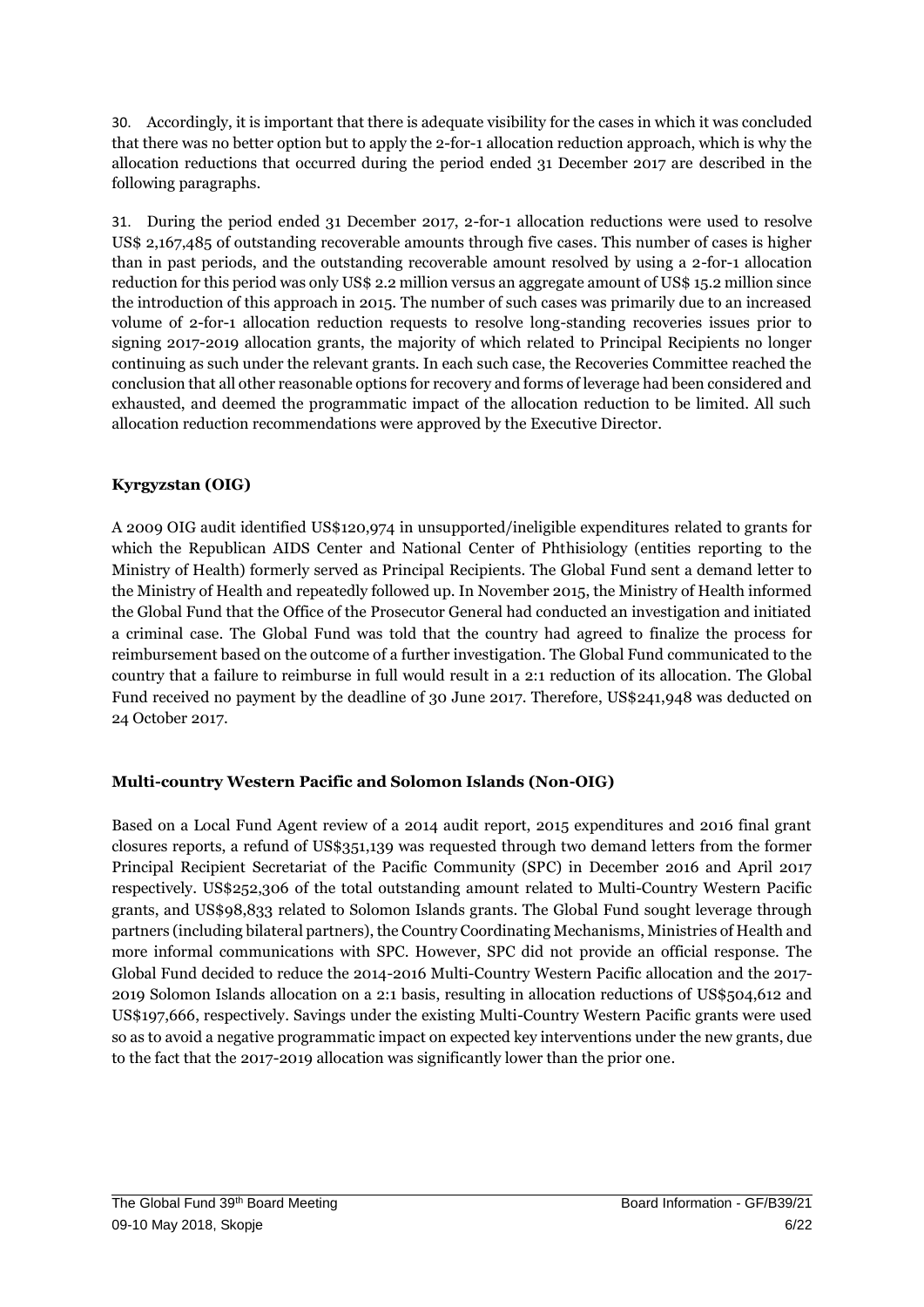#### **Guinea (Non-OIG)**

In September 2015, a total of US\$112,354 was identified for reimbursement in two long outstanding grants implemented by the Guinea Ministry of Health (MoH). The Country Team submitted a demand letter in November 2016, but no repayment was made. While the MoH provided the Global Fund with documents purporting to support the expenditures, the documents provided were insufficient. Followup demand letters were sent to the MoH in 2017, warning of the possible consequences of a failure to reimburse. The MoH responded requesting background materials already provided and that the Global Fund re-submitted; however, the MoH did not follow up. Based on its efforts and the exhaustion of all avenues for recovery, the Global Fund applied a 2:1 reduction in an amount of US\$224,708 to Guinea's 2017-2019 allocation.

#### **Djibouti (OIG)**

Following the discovery of financial irregularities by the Local Fund Agent at the end of 2009 and an OIG audit conducted between April and May 2010, the OIG conducted an investigation on the Global Fund grant portfolio in Djibouti. The final OIG investigation report was issued in October 2012 and included a total amount of losses of US\$8,669,873. A prior decision and reimbursement protocol resolved US\$4,067,900 of this amount. The Recoveries Committee and Executive Director also determined that the remainder of the expenditures found to be non-compliant should be reviewed by an external audit firm. Following this review, the amount of US\$2,637,578 was determined to be recoverable. The Global Fund has raised the recoveries with the country on a number of occasions. In July 2017, the Minister of Health sent a follow up letter, outlining challenging circumstances facing Djibouti, to which the Global Fund reiterated the request for reimbursement. Considering the exceptional circumstances of the case, including Djibouti's constrained  $2017 - 2019$  allocation and its substantial completion of all payments under the existing reimbursement protocol, the Gl0bal Fund concluded that the outstanding amount of US\$2,638,208 be first deducted on a 2:1 basis against the unutilized funds from the existing Djibouti grants under the 2014-2016 allocation, upon confirmation of the amount that will remain unutilized upon the expiry of the current grants. Following the 2:1 allocation reduction, the recoverable amount remaining outstanding (estimated to be US\$1,288,208) should be sought for cash recovery.

#### **Burundi (OIG)**

Following an OIG audit report that identified an outstanding amount of US\$45,678.76 (consisting of US\$42,531.57 from former Principal Recipient SEP/CNLS and US\$3,147.19 from former Principal Recipient Burundi Network of People Living with HIV/AIDS (RBP+)), the Principal Recipients sent additional information to the Global Fund in March 2016. The Global Fund reviewed the information provided and determined it to be insufficient. Despite a reimbursement request on 8 December 2015 and several reminders, no further action was undertaken by the Principal Recipients. As attempts to recover were unsuccessful, the Global Fund concluded that the most appropriate solution was to apply a 2:1 allocation reduction against the 2014-16 allocation, given the budget constraints for the next allocation period. An OIG investigation report relating to certain Sub-recipients and Sub-sub-recipients under RBP+, formed the basis for an additional outstanding recoverable amount of US\$98,102.30 from RBP+. Despite numerous communications, RBP+ has only partially repaid these amounts. Based on its determination that this case is one of last resort, a 2:1 allocation reduction was also applied in respect of this amount to Burundi's existing 2014-2016 allocation. The total reduction to Burundi's 2014 – 2016 allocation was therefore US\$ 283,018.12.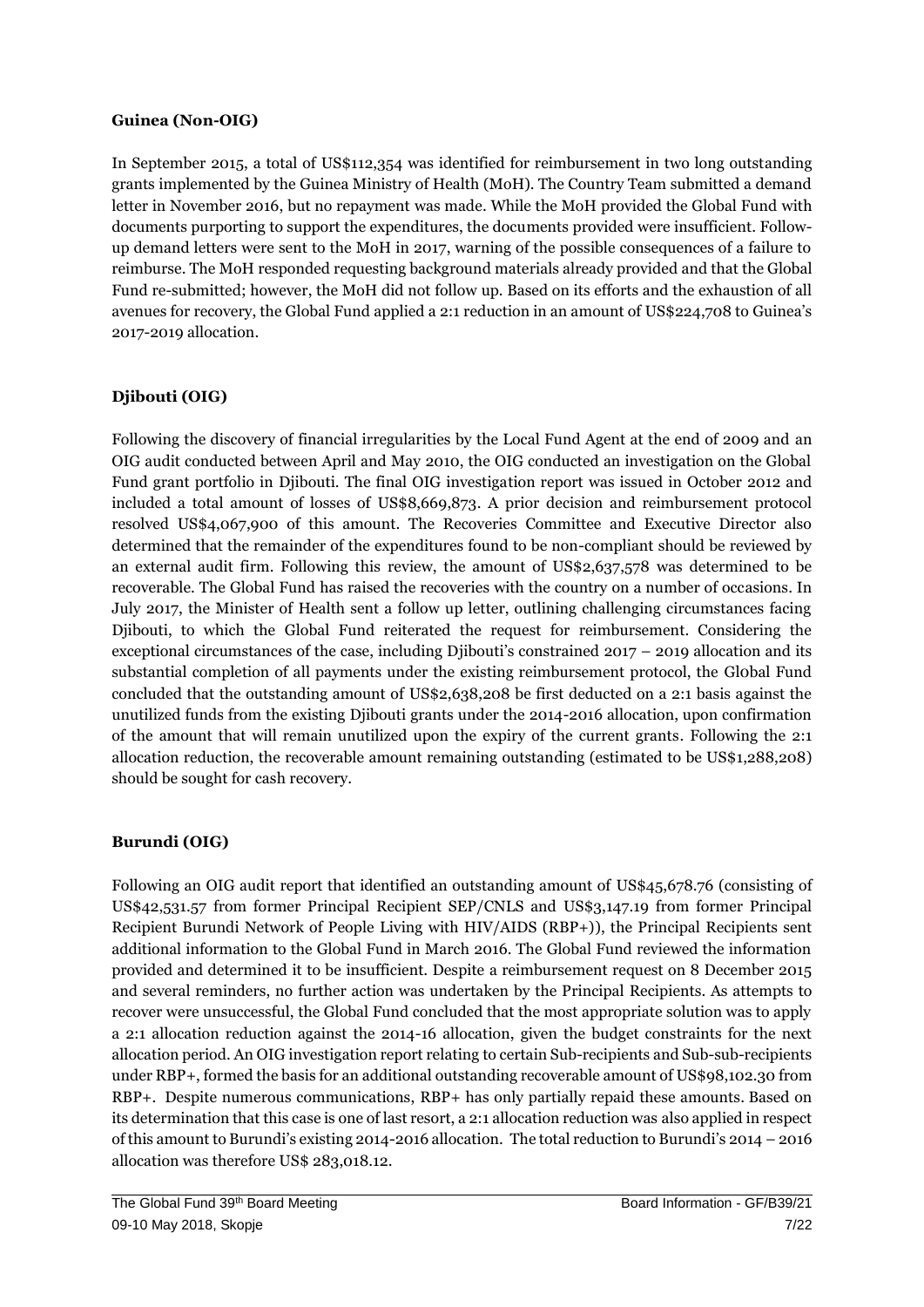#### **Post Script (Significant events occurring or expected after 31 December 2017)**

- 32. The Government of the DRC transferred the outstanding balance due of US\$ 1.3 million in January 2018. This transfer brings to a close the Government's commitment to reimburse a total of USD 3.3mm as outlined in its letter dated 23 September 2016.
- 33. Following the aforementioned receipt of US\$ 1.3 million from the Government of DRC in January 2018, the terms and conditions of the Settlement Agreement between the Global Fund and UNDP have been in large part fulfilled. There remain two open cases that form part of the Settlement Agreement, namely (i) the Missionpharma case relating to approximately US\$ 3.025 million, which is expected to be resolved in Quarter 3 of 2018 on the basis of a separate Settlement and Release Agreement among the Global Fund, Missionpharma and UNDP, and (ii) the receipt of US\$ 1.2 million from the Government of Niger, for which the relevant Reimbursement Protocol provides an end date of December 2019, which is currently being actively followed up by the Global Fund and UNDP due to the Government's difficulty in fulfilling the repayment schedule in a timely manner.
- 34. The Government of Nigeria transferred the outstanding balance due of US\$ 3.6 million in January 2018. This transfer brings to a close the Government's commitment to reimburse a total of USD 5.8mm as outlined in its letter dated 30 August 2016.
- 35.As of 28 February 2018, the OIG aggregate outstanding balance amounted to US\$ 2.2 million, representing resolution of 98% of aggregate outstanding recoverable amounts; and the non-OIG aggregate outstanding balance amounted to US\$ 9.6 million.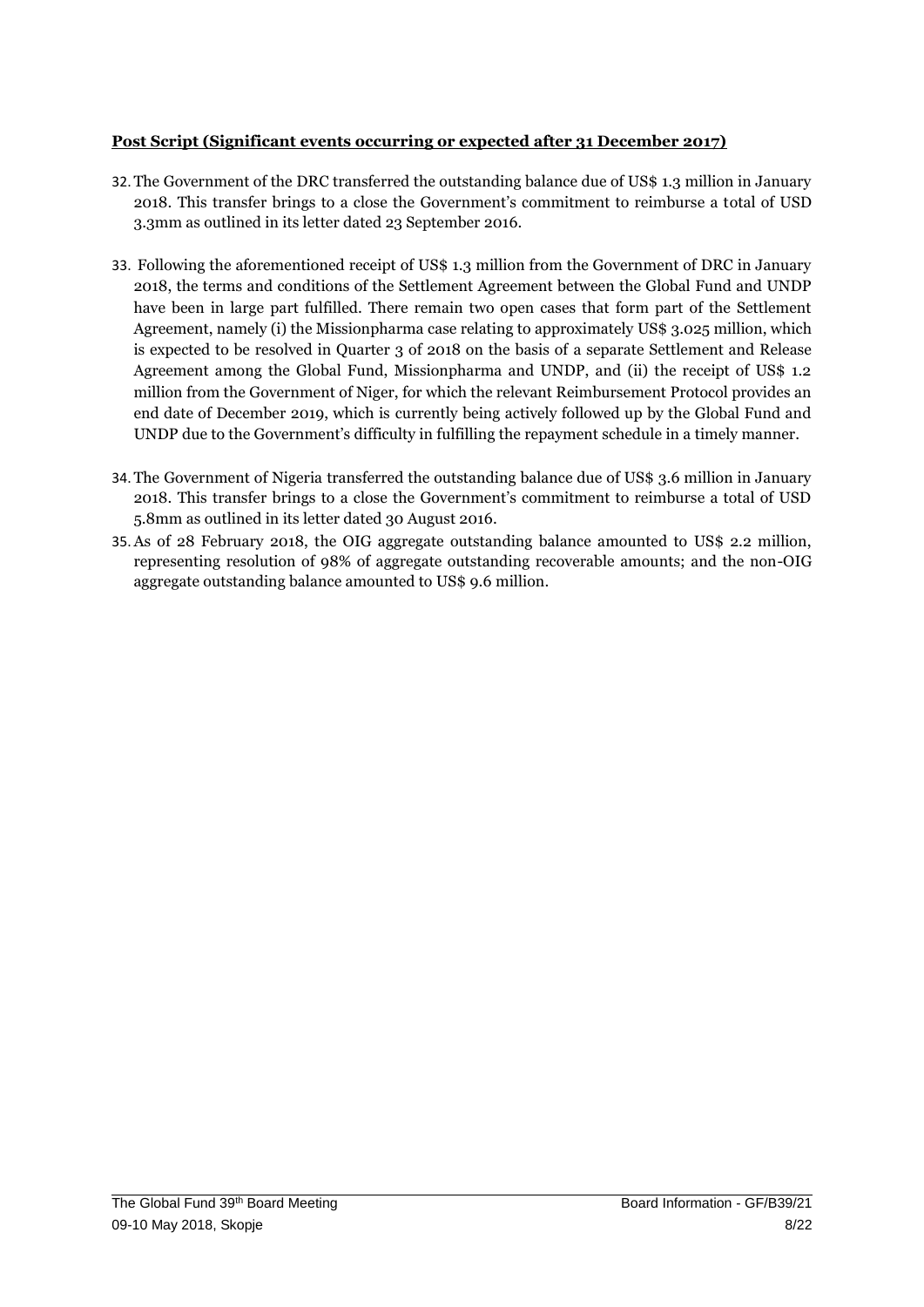## **Annexes**

Table 1 provides an overview as of 31 December 2017.

Table 2 presents the detailed country-by-country data for OIG-reported open cases as of 31 December 2017.

Table 3 presents the detailed country-by-country data for OIG-reported open cases reported during the eight quarters ended 31 December 2017, i.e. 01.01.2016 – 31.12.2017.

Fully resolved OIG-reported cases feature in Table 4 as of 31 December 2017.

Table 5 features OIG-reported cases that were fully resolved during the eight quarters ended 31 December 2017, i.e. 01.01.2016 – 31.12.2017.

Table 6 presents a summary of recoverable amounts identified in the due course of grant management.

Table 7 presents a summary of OIG audit and investigation reports as of 31 December 2017 in which supporting documentation at the time of the reports was deemed insufficient to arrive at final recoverable amounts and follow-up work is still ongoing to determine such amounts.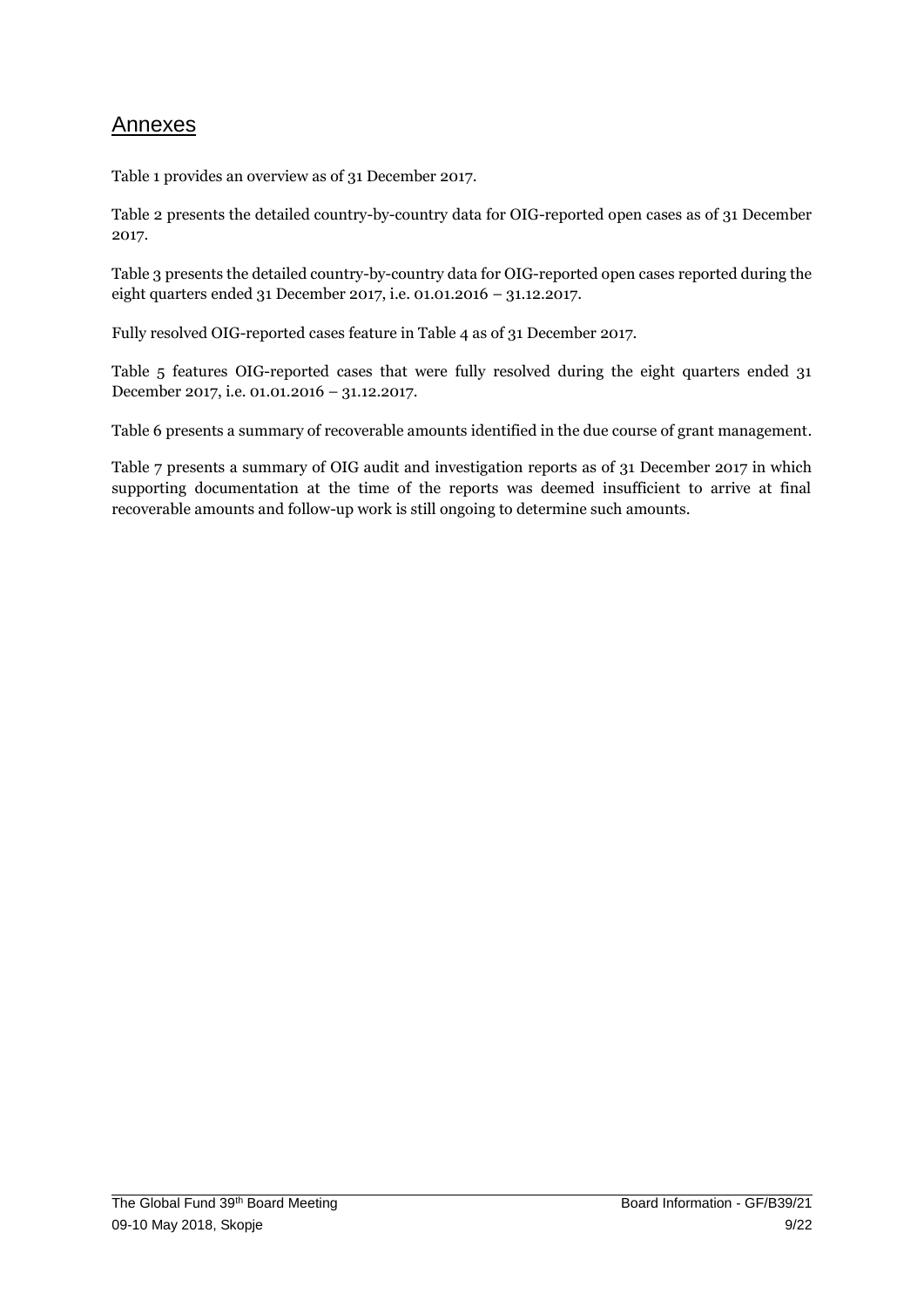Table 1: Overview of OIG recoverable amounts considered by the Recoveries Committee as of 31 December 2017

|                                                       |                                       | Recoveries and other Adjustments |                                 |             |                                |              |                                |                       |                                    |  |  |  |
|-------------------------------------------------------|---------------------------------------|----------------------------------|---------------------------------|-------------|--------------------------------|--------------|--------------------------------|-----------------------|------------------------------------|--|--|--|
|                                                       | <b>OIG Reported</b><br><b>Figures</b> | <b>Management</b><br>Adjustments | Amount<br>deemed<br>Recoverable | Written off | Allocation<br><b>Reduction</b> | Received     | Net Still to<br><b>Recover</b> | Committed<br>to Repay | <b>Net</b><br>after<br>Commitments |  |  |  |
| Balance as at 30 June 2017                            | 54,541,897                            | (12,703,917)                     | 41,837,980                      | (256, 944)  | $\bf{0}$                       | (14,557,640) | 27,023,396                     | (15,884,178)          | 11,139,218                         |  |  |  |
| Add/(Less): Recoveries and other Adjustments          |                                       |                                  |                                 |             |                                |              |                                |                       |                                    |  |  |  |
| Cash recovery                                         |                                       |                                  |                                 |             |                                | (3,277,103)  | (3,277,103)                    |                       | (3,277,103)                        |  |  |  |
| New Commitments                                       |                                       |                                  |                                 |             |                                |              |                                |                       |                                    |  |  |  |
| Commitments recovered                                 |                                       | (2,000)                          | (2,000)                         |             |                                | (5,090,534)  | (5,092,534)                    | 5,092,534             | $\mathbf{0}$                       |  |  |  |
| Net management adjustments                            |                                       | (316, 011)                       | (316, 011)                      |             |                                |              | (316,011)                      |                       | (316, 011)                         |  |  |  |
| Write offs                                            |                                       |                                  | $\mathbf 0$                     | (768, 197)  |                                |              | (768, 197)                     |                       | (768, 197)                         |  |  |  |
| Allocation Reduction                                  |                                       |                                  |                                 |             | (1,564,403)                    |              | (1,564,403)                    |                       | (1,564,403)                        |  |  |  |
|                                                       | $\Omega$                              | (318,011)                        | (318,011)                       | (768, 197)  | (1,564,403)                    | (8,367,637)  | (11,018,248)                   | 5,092,534             | (5,925,714)                        |  |  |  |
| Add: New cases reported by the OIG during the period: | 123,681                               | (5,600)                          | 118,081                         |             | $\Omega$                       | $\Omega$     | 118,081                        | $\Omega$              | 118,081                            |  |  |  |
| Less: Cases closed after full resolution              | (18, 119, 080)                        | 9,644,623                        | (8,474,457)                     | 1,025,141   | 264,403                        | 7,184,913    | 0                              | $\bf{0}$              | $\Omega$                           |  |  |  |
| Balance as at 31 December 2017                        | 36,546,498                            | (3,382,905)                      | 33,163,593                      | $\bf{0}$    | (1,300,000)                    | (15,740,364) | 16,123,229                     | (10,791,644)          | 5,331,585                          |  |  |  |
| Total closed cases (n=70)                             | 115,643,148                           | (35,653,219)                     | 79,989,929                      | (4,514,537) | (12,710,475)                   | (62,764,917) | $\bf{0}$                       | $\bf{0}$              | $\bf{0}$                           |  |  |  |
| Total all reported cases (n=84)                       | 152,189,646                           | (39,036,124)                     | 113, 153, 522                   | (4,514,537) | (14,010,475)                   | (78,505,281) | 16,123,229                     | (10,791,644)          | 5,331,585                          |  |  |  |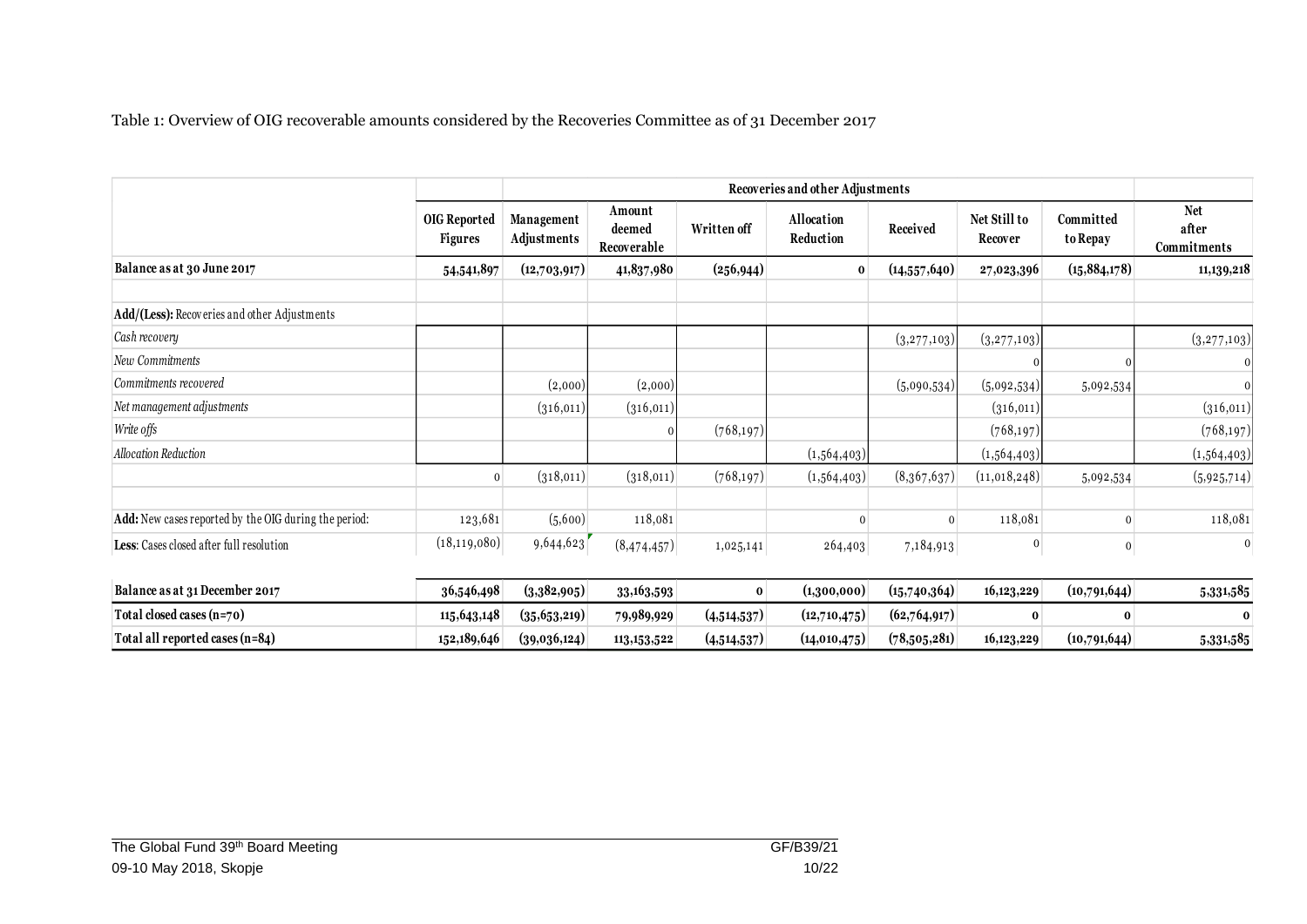Table 2: Recoveries Committee OIG cases with outstanding recoverable amounts as of 31 December 2017 - Dates provided below each country refer to the date the OIG report was published.

| Other<br>Management Adjustments Gross Recoverable Written-off Allocation Reduction<br>Misappropriated<br>Unsupported Ineligible<br>Recovered Net Amount still to Committment to Net After Commitments |              |
|-------------------------------------------------------------------------------------------------------------------------------------------------------------------------------------------------------|--------------|
| (in USD)<br>(in USD)<br>(in USD)<br>(in USD)<br>(in USD)<br>(in USD)<br>(in USD)<br>Amount<br>(in USD)<br>(in USD)<br>Recover<br>Repay<br>(in USD)<br>(in USD)<br>(in USD)                            |              |
| $\mathbf{o}$<br>$-5,600$<br><b>Burkina Faso</b><br>0 9,997,412 13,035<br>10,004,847<br>$\mathbf{o}$<br>$0 -2,895,430$<br>7,109,417<br>$-7,036,137$                                                    | 73,280       |
| 30/10/2015                                                                                                                                                                                            |              |
| $\circ$<br>$\circ$<br>$\circ$<br>PADS / Plan International<br>9,918,532<br>13,035<br>9,931,567<br>$\circ$<br>$-2,895,430$<br>7,036,137<br>$-7,036,137$<br>$\circ$                                     | $\Omega$     |
| 01/09/2017                                                                                                                                                                                            |              |
| NCS / SP / CNLS<br>78,880<br>$-5,600$<br>73,280<br>73,280                                                                                                                                             | 73,280       |
| 3,940<br>3,940<br>3,940<br>Cambodia                                                                                                                                                                   | 3,940        |
| 03/03/2017                                                                                                                                                                                            |              |
| <b>UNOPS</b><br>3,940<br>3,940<br>3,940                                                                                                                                                               | 3,940        |
| $-70,119$<br><b>Central African Republic</b><br>$\mathbf{o}$<br>718,106<br>219,908<br>70,119<br>$-26,749$<br>981,384<br>$\mathbf{o}$<br>$\Omega$<br>911,265<br>$-911,265$                             | $\mathbf{o}$ |
| 06/02/2013                                                                                                                                                                                            |              |
| CN/CNLS<br>718,106<br>70,119<br>$\circ$<br>$\mathbf{o}$<br>219,908<br>$-26,749$<br>981,384<br>$\Omega$<br>$-70,119$<br>911,265<br>$-911,265$                                                          | $\circ$      |
| $\mathbf{o}$<br>4,136,029<br>4,068,530<br>$\mathbf{o}$<br>$-1,498,451$<br>6,706,108<br>$\mathbf{o}$<br>$-1,300,000$<br>1,338,108<br>$-530$<br><b>Djibouti</b><br>-4,068,000                           | 1,337,578    |
| 29/10/2012                                                                                                                                                                                            |              |
| $\circ$<br>MoH (part I)<br>$\circ$<br>$\mathbf{o}$<br>4,068,530<br>$\mathbf{o}$<br>4,068,530<br>$\circ$<br>$\mathbf{o}$<br>$-4,068,000$<br>530<br>$-530$                                              | $\Omega$     |
| $\mathbf{o}$<br>4,136,029<br>$\Omega$<br>$\mathbf{o}$<br>$-1,498,451$<br>2,637,578<br>$\mathbf{o}$<br>$-1,300,000$<br>1,337,578<br>MoH (part II)<br>$\mathbf{o}$<br>$\Omega$                          | 1,337,578    |
| 3,840,003<br>$\mathbf{o}$<br>$\mathbf{o}$<br>$\mathbf{o}$<br>$\mathbf{o}$<br>3,840,003<br>$0 - 3,013,509$<br>Ghana<br>$\mathbf{o}$<br>826,494<br>$-826,494$                                           | $\mathbf{o}$ |
| 01/12/2014                                                                                                                                                                                            |              |
| $\mathbf 0$<br>$\circ$<br>$\circ$<br>3,840,003<br>$\mathbf{o}$<br>3,840,003<br>$\mathbf{o}$<br>$-3,013,509$<br>Ghana Health Service<br>$\mathbf{o}$<br>826,494<br>$-826,494$                          | $\Omega$     |
| 1,034,935<br>122,106<br>$\mathbf{o}$<br>$-1,586,977$<br>$\mathbf{o}$<br>$-770,599$<br>Mali<br>6,284,557<br>5,854,621<br>$\mathbf{o}$<br>-4,460,886<br>1,393,735                                       | 623,136      |
| 01/06/2011                                                                                                                                                                                            |              |
| PNLP & PNLT<br>$\circ$<br>$\circ$<br>$-770,599$<br>4,074,444<br>1,034,935<br>122,106<br>$\mathbf{o}$<br>5,231,485<br>$\mathbf{o}$<br>$-4,460,886$<br>770,599                                          | $\circ$      |
| 06/10/2014                                                                                                                                                                                            |              |
| $\mathbf{o}$<br>$\Omega$<br>$\mathbf{o}$<br>623,136<br>Rep. of Mali<br>2,210,113<br>$\Omega$<br>$-1,586,977$<br>623,136<br>$\Omega$<br>$\Omega$<br>$\Omega$                                           | 623,136      |
| $-168,569$<br>1,517,040<br>$-270,420$<br>94,712<br>1,590,897<br>$\mathbf{o}$<br>$\mathbf{o}$<br>$\mathbf{o}$<br>$\mathbf{o}$<br>1,246,620<br>$-1,246,620$<br>Niger                                    | $\mathbf{o}$ |
| 01/12/2014                                                                                                                                                                                            |              |
| <b>UNDP</b><br>$\Omega$<br>$-168,569$<br>$\circ$<br>94,712<br>1,590,897<br>$\Omega$<br>1,517,040<br>$\Omega$<br>$-270,420$<br>1,246,620<br>$-1,246,620$                                               |              |
| <b>Nigeria</b><br>$\mathbf{o}$<br>83,699 3,816,766<br>$\mathbf{o}$<br>$\mathbf{o}$<br>3,900,465<br>$\mathbf{o}$<br>$\mathbf{o}$<br>$-867,845$<br>3,032,620<br>$\mathbf{o}$                            | 3,032,620    |
| 31/10/2011                                                                                                                                                                                            |              |
| ARFH<br>$\circ$<br>83,699<br>$\Omega$<br>$\circ$<br>$\circ$<br>83,699<br>$\circ$<br>$\Omega$<br>$\mathbf{o}$<br>$\circ$<br>83,699                                                                     | 83,699       |
| 03/05/2016                                                                                                                                                                                            |              |
| <b>NACA</b><br>3,816,766<br>3,816,766<br>$-867,845$<br>2,948,921                                                                                                                                      | 2,948,921    |
| 41,921<br>41,921<br>41,921<br>Pakistan                                                                                                                                                                | 41,921       |
| 21/09/2015                                                                                                                                                                                            |              |
| <b>NACP</b><br>41,921<br>41,921<br>41,921                                                                                                                                                             | 41,921       |
| $\mathbf{o}$<br>152,626<br>$\mathbf{o}$<br>$-96,559$<br>56,067<br>$\mathbf{o}$<br>$\Omega$<br>$-42,813$<br>13,254<br>$\mathbf{o}$<br><b>Timor-Leste</b><br>$\mathbf{o}$                               | 13,254       |
| 09/10/2015                                                                                                                                                                                            |              |
| <b>MOH</b><br>$\circ$<br>$\mathbf{o}$<br>$\mathbf{o}$<br>152,626<br>$\circ$<br>$-96,559$<br>56,067<br>$\mathbf{o}$<br>$\Omega$<br>$-42,813$<br>13,254                                                 | 13,254       |
| 257,197<br>257,197<br>$-51,342$<br>Uganda<br>205,855                                                                                                                                                  | 205,855      |
| 26/02/2016                                                                                                                                                                                            |              |
| <b>MOFPED</b><br>207,421<br>207,421<br>$-51,342$<br>156,079                                                                                                                                           | 156,079      |
| 49,776<br>49,776<br>TASO<br>49,776                                                                                                                                                                    | 49,776       |
| 10,219,272<br>7,758,213 18,485,859<br>$-3,382,905$<br>33,163,593<br>16,123,229<br>$-10,791,645$<br><b>Grand Total</b><br>83.154<br>$\mathbf{o}$<br>$-1,300,000 -15,740,364$                           | 5,331,584    |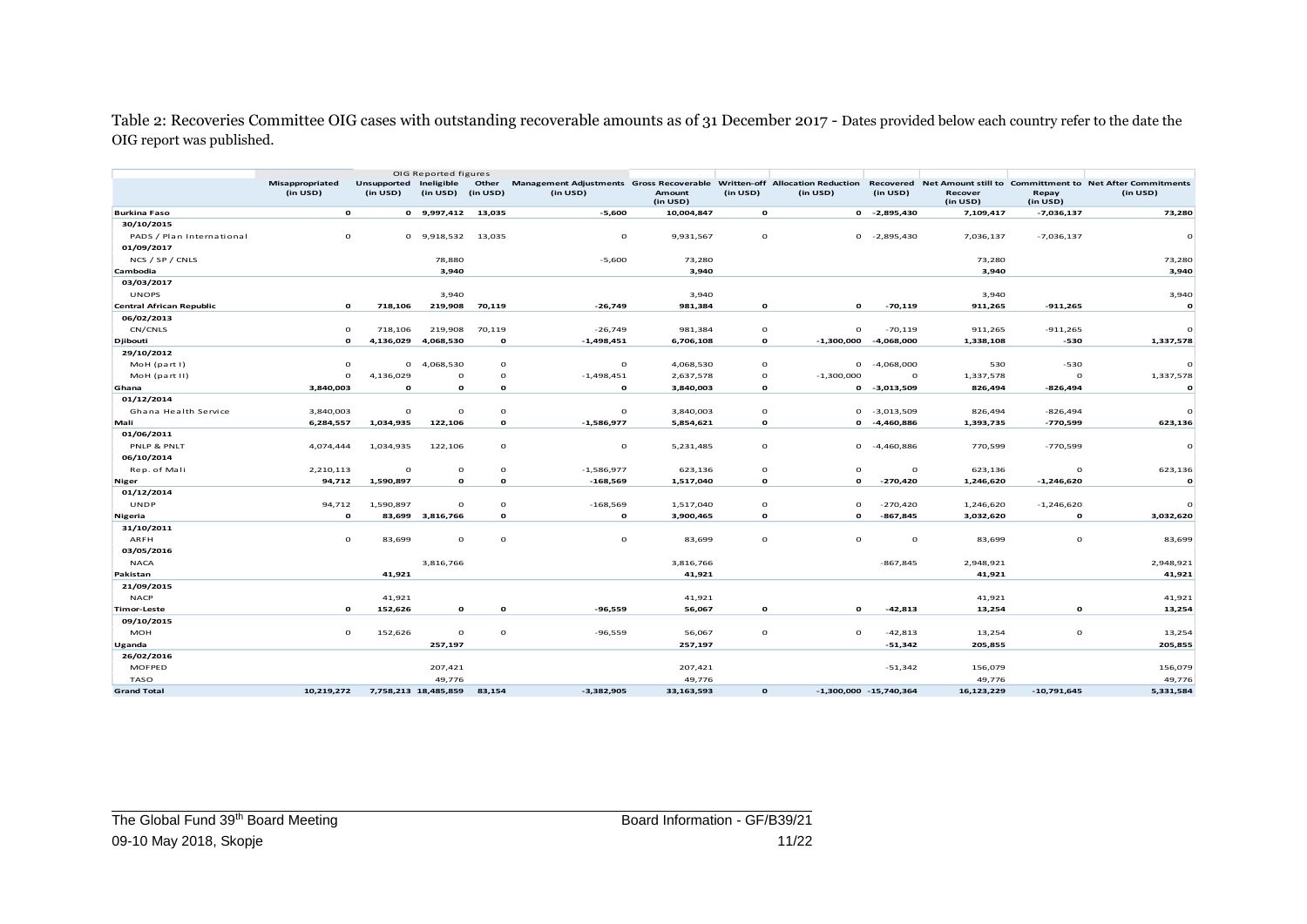Table 3: Recoveries Committee OIG cases with outstanding recoverable amounts as of 31 December 2017 that were reported during the prior 8 quarters - Dates provided below each country refer to the date the OIG report was published.

|                     |                             |                                          | OIG Reported figures |                                                                                                                                                          |                    |          |          |            |                     |                   |           |
|---------------------|-----------------------------|------------------------------------------|----------------------|----------------------------------------------------------------------------------------------------------------------------------------------------------|--------------------|----------|----------|------------|---------------------|-------------------|-----------|
|                     | Misappropriated<br>(in USD) | Unsupported Ineligible Other<br>(in USD) | (in USD) (in USD)    | Management Adjustments Gross Recoverable Written-off Allocation Reduction Recovered Net Amount still to Committment to Net After Commitments<br>(in USD) | Amount<br>(in USD) | (in USD) | (in USD) | (in USD)   | Recover<br>(in USD) | Repay<br>(in USD) | (in USD)  |
| <b>Burkina Faso</b> |                             |                                          | 78,880               | $-5,600$                                                                                                                                                 | 73,280             |          |          |            | 73,280              |                   | 73,280    |
| 01/09/2017          |                             |                                          |                      |                                                                                                                                                          |                    |          |          |            |                     |                   |           |
| NCS / SP / CNLS     |                             |                                          | 78,880               | $-5,600$                                                                                                                                                 | 73,280             |          |          |            | 73,280              |                   | 73,280    |
| Cambodia            |                             |                                          | 3,940                |                                                                                                                                                          | 3,940              |          |          |            | 3,940               |                   | 3,940     |
| 03/03/2017          |                             |                                          |                      |                                                                                                                                                          |                    |          |          |            |                     |                   |           |
| <b>UNOPS</b>        |                             |                                          | 3,940                |                                                                                                                                                          | 3,940              |          |          |            | 3,940               |                   | 3,940     |
| Nigeria             |                             |                                          | 3,816,766            |                                                                                                                                                          | 3,816,766          |          |          | -867,845   | 2,948,921           |                   | 2,948,921 |
| 03/05/2016          |                             |                                          |                      |                                                                                                                                                          |                    |          |          |            |                     |                   |           |
| <b>NACA</b>         |                             |                                          | 3,816,766            |                                                                                                                                                          | 3,816,766          |          |          | $-867,845$ | 2,948,921           |                   | 2,948,921 |
| Uganda              |                             |                                          | 257,197              |                                                                                                                                                          | 257,197            |          |          | $-51,342$  | 205,855             |                   | 205,855   |
| 26/02/2016          |                             |                                          |                      |                                                                                                                                                          |                    |          |          |            |                     |                   |           |
| MOFPED              |                             |                                          | 207,421              |                                                                                                                                                          | 207,421            |          |          | $-51,342$  | 156,079             |                   | 156,079   |
| TASO                |                             |                                          | 49,776               |                                                                                                                                                          | 49,776             |          |          |            | 49,776              |                   | 49,776    |
| <b>Grand Total</b>  |                             |                                          | 4,156,783            | $-5,600$                                                                                                                                                 | 4,151,183          |          |          | $-919,187$ | 3,231,996           |                   | 3,231,996 |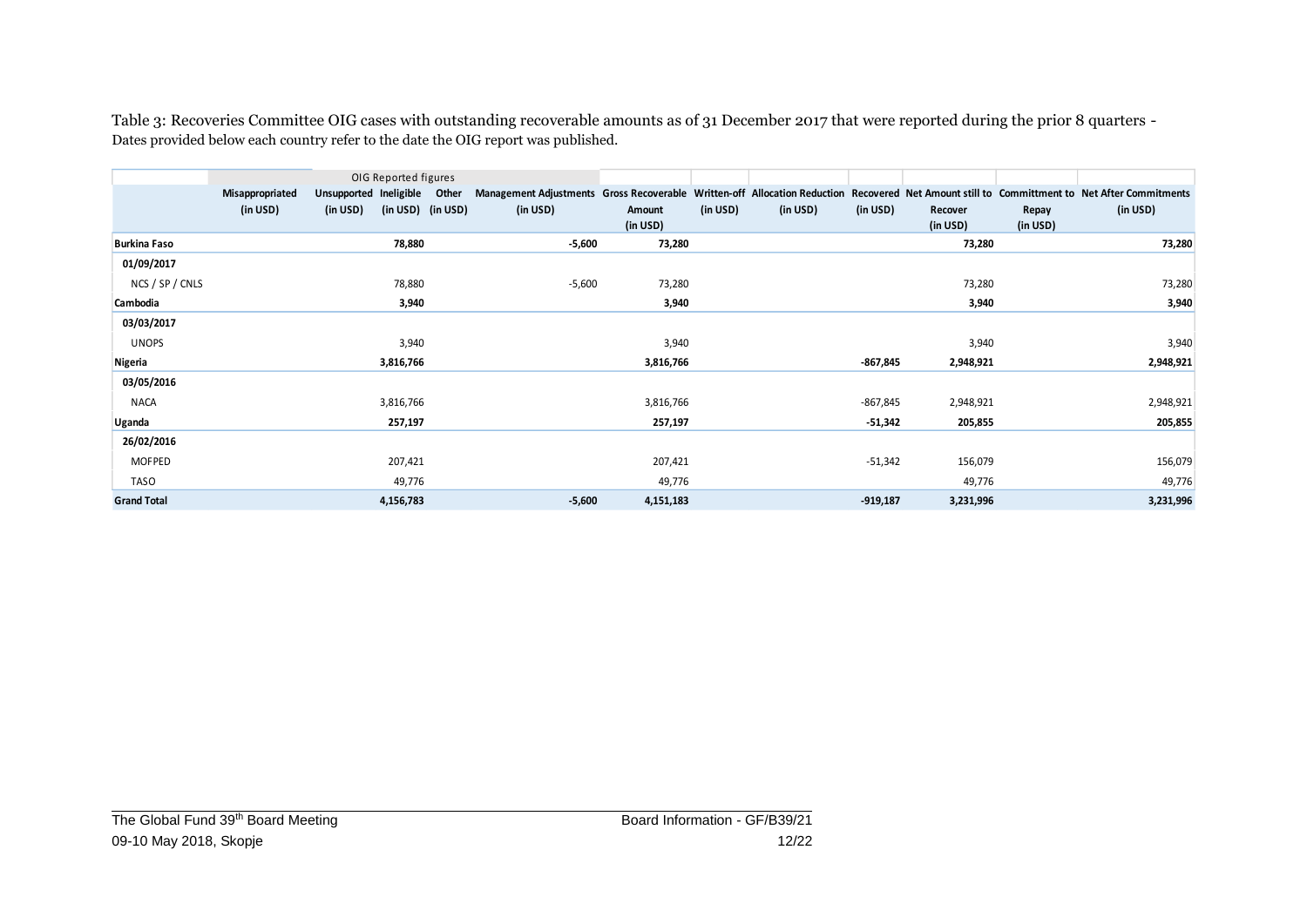Table 4: Fully resolved Recoveries Committee OIG cases as of 31 December 2017 – Dates provided below each country refer to the date the case was closed.

|                                    |    |                   |                        | OIG reported figures |                             |                            |                                                                                  |              |              |                |
|------------------------------------|----|-------------------|------------------------|----------------------|-----------------------------|----------------------------|----------------------------------------------------------------------------------|--------------|--------------|----------------|
|                                    |    | Misappropriated   | Unsupported Ineligible |                      | Other                       |                            | Management Adjustments Gross Recoverable Amount Written-Off Allocation Reduction |              |              | Recovered      |
| <b>Row Labels</b>                  | TT | (in USD)          | (in USD)               | (in USD)             | (in USD)                    | (in USD)                   | (in USD)                                                                         | (in USD)     | (in USD)     | (in USD)       |
| Angola                             |    |                   | 3,964,884              | 304,500              |                             | $-72,688$                  | 4,196,696                                                                        |              |              | $-4,196,696$   |
| 19/10/2016                         |    |                   | 3,964,884              | 304,500              |                             | $-72,688$                  | 4,196,696                                                                        |              |              | -4,196,696     |
| <b>MOH</b>                         |    |                   | 3,964,884              | 304,500              |                             | $-72,688$                  | 4,196,696                                                                        |              |              | $-4, 196, 696$ |
| <b>Bangladesh</b>                  |    | 1,897,997         |                        | 0 1,267,887          | 325,396                     | $-1,088,870$               | 2,402,410                                                                        | $-23,324$    | $-2,101,588$ | $-277,498$     |
| 04/12/2015                         |    | 3,571             | $\Omega$               | 1,267,887            | 325,396                     | $-1,088,870$               | 507,984                                                                          | $-23,324$    | $-207,162$   | $-277,498$     |
| MoHFW, SCUSA                       |    | 3,571             | $\circ$                | 1,267,887            | 325,396                     | $-1,088,870$               | 507,984                                                                          | $-23,324$    | $-207,162$   | $-277,498$     |
| 27/04/2015                         |    | 1,894,426         | $\Omega$               | o                    | $\Omega$                    | $\Omega$                   | 1,894,426                                                                        | O            | $-1,894,426$ | $\mathbf{o}$   |
| <b>PMUK</b>                        |    | 1,894,426         | $\circ$                | $\Omega$             | $\circ$                     | $\Omega$                   | 1,894,426                                                                        | $\circ$      | $-1,894,426$ | $\mathbf{o}$   |
| 27/05/2016                         |    |                   |                        |                      |                             |                            | $\mathbf{o}$                                                                     | $\Omega$     |              |                |
| Ministry of Finance of Bangladesh  |    |                   |                        |                      |                             | $\Omega$                   | $\circ$                                                                          | $\circ$      |              |                |
| Burundi                            |    | 328,072           | 11,920                 | 178,084              | $\mathbf{o}$                | $\Omega$                   | 518,076                                                                          | $-2,272$     | $-143,429$   | $-372,375$     |
| 19/08/2015                         |    | 144,021           | $\mathbf{o}$           | 139,047              | $\mathbf{o}$                | $\Omega$                   | 283,068                                                                          | $\mathbf{o}$ | $\mathbf{o}$ | $-283,068$     |
| SEP-CNLS                           |    | 144,021           | $\circ$                | 139,047              | $\Omega$                    | $\Omega$                   | 283,068                                                                          | $\circ$      | $\circ$      | $-283,068$     |
| 24/10/2017                         |    | 184,051           | 11,920                 | 39,037               | $\mathbf{o}$                | $\Omega$                   | 235,008                                                                          | $-2,272$     | $-143,429$   | $-89,307$      |
| $RBP+$                             |    | 184,051           | $\circ$                | $\circ$              | $\Omega$                    | $\Omega$                   | 184,051                                                                          | $-2,272$     | $-95,150$    | $-86,629$      |
| SEP-CNLS PNLT RBP+ CED-CARITAS     |    | $\circ$           | 11,920                 | 39,037               | $\Omega$                    |                            | 50,957                                                                           | $\Omega$     | $-48,279$    | $-2,678$       |
| Cambodia                           |    | 411,000           | 223,000                |                      | 21,000 1,362,000            | $-157,000$                 | 1,860,000                                                                        | $\mathbf{o}$ | $\mathbf{o}$ | $-1,860,000$   |
| 13/07/2015                         |    | 411,000           | 223,000                |                      | 21,000 1,362,000            | $-157,000$                 | 1,860,000                                                                        | $\mathbf{o}$ | $\mathbf{o}$ | $-1,860,000$   |
| CNM, NCHADS and MoH and NCHADS     |    | 411,000           | $\circ$                | 21,000               | $\circ$                     | 41,000                     | 473,000                                                                          | $\circ$      | $\circ$      | $-473,000$     |
|                                    |    |                   | 223,000                |                      |                             |                            |                                                                                  | $\circ$      | $\circ$      | $-1,387,000$   |
| CNM, NCHADS, CENAT, and MOH        |    | $\circ$<br>33,455 |                        | 2,199,530 3,631,924  | 0 1,362,000<br>$\mathbf{o}$ | $-198,000$<br>$-2,199,530$ | 1,387,000<br>3,665,379                                                           | $\mathbf{o}$ | $\Omega$     | $-3,665,379$   |
| Cameroon                           |    |                   |                        |                      |                             |                            |                                                                                  | $\Omega$     | $\Omega$     |                |
| 26/02/2016                         |    | 33,455            | 2,199,530              | 3,370,322            | $\mathbf{o}$                | $-2,199,530$               | 3,403,777                                                                        |              |              | $-3,403,777$   |
| MoPH and Care international        |    | 33,455            |                        | 2,199,530 3,370,322  | $\circ$                     | $-2,199,530$               | 3,403,777                                                                        | $\circ$      | $\circ$      | $-3,403,777$   |
| 16/05/2017                         |    |                   |                        | 261,602              |                             |                            | 261,602                                                                          |              |              | $-261,602$     |
| Ministry of Public Health          |    |                   |                        | 261,602              |                             |                            | 261,602                                                                          |              |              | $-261,602$     |
| Congo                              |    | $\mathbf{o}$      | 3,656,000              | $\Omega$             | $\mathbf{o}$                | $-1,241,000$               | 2,415,000                                                                        |              | $\mathbf{o}$ | $-2,415,000$   |
| 10/02/2015                         |    | $\Omega$          | 3,656,000              | $\mathbf{o}$         | $\mathbf{o}$                | $-1,241,000$               | 2,415,000                                                                        |              | $\mathbf{o}$ | $-2,415,000$   |
| MOHP, SEP/CNLS, Medecins d'Afrique |    | $\circ$           | 3,656,000              | $\circ$              | $\mathbf 0$                 | $-1,241,000$               | 2,415,000                                                                        |              | $\circ$      | $-2,415,000$   |
| Congo (Democratic Republic)        |    | 139,216           | 3,766,502              | 3,000                | $\mathbf{o}$                | $-2,074,250$               | 1,834,468                                                                        | $-208,105$   | $\mathbf{o}$ | $-1,626,363$   |
| 08/06/2017                         |    | 139,216           | 1,286,502              | 3,000                | $\mathbf{o}$                | $\mathbf{o}$               | 1,428,718                                                                        | $\mathbf{o}$ | $\mathbf{o}$ | $-1,428,718$   |
| <b>UNDP</b>                        |    | 139,216           | 1,286,502              | 3,000                | $\circ$                     | $\Omega$                   | 1,428,718                                                                        | $\circ$      | $\circ$      | $-1,428,718$   |
| 15/12/2017                         |    | $\mathbf{o}$      | 2,480,000              | $\mathbf{o}$         | $\mathbf{o}$                | $-2,074,250$               | 405,750                                                                          | $-208,105$   | $\mathbf{o}$ | $-197,645$     |
| <b>UNDP</b>                        |    | $\circ$           | 2,480,000              | $\Omega$             | $\Omega$                    | $-2,074,250$               | 405,750                                                                          | $-208,105$   | $\Omega$     | $-197,645$     |
| Côte d'Ivoire                      |    |                   |                        | 155,605              |                             | $-20,916$                  | 134,689                                                                          |              |              | $-134.689$     |
| 19/04/2017                         |    |                   |                        | 155,605              |                             | $-20,916$                  | 134,689                                                                          |              |              | $-134,689$     |
| PNLT                               |    |                   |                        | 155,605              |                             | $-20,916$                  | 134,689                                                                          |              |              | $-134,689$     |
| <b>Dominican Republic</b>          |    | $\Omega$          | $\mathbf{o}$           | 174,760              | $\mathbf{o}$                | $\mathbf{o}$               | 174,760                                                                          | $\mathbf{o}$ | $\mathbf{o}$ | $-174,760$     |
| 18/09/2013                         |    | $\Omega$          | $\Omega$               | 174,760              | $\mathbf{o}$                | $\Omega$                   | 174,760                                                                          | $\Omega$     | $\Omega$     | $-174,760$     |
| COPRESIDA                          |    | $\Omega$          | $\circ$                | 174,760              | $\circ$                     | $\Omega$                   | 174,760                                                                          | $\circ$      | $\circ$      | $-174,760$     |
| Egypt                              |    | $\Omega$          | $\Omega$               | 668,877              | $\Omega$                    | $\Omega$                   | 668,877                                                                          | $-668,877$   | $\Omega$     | $\Omega$       |
| 29/09/2017                         |    | $\Omega$          | $\Omega$               | 668,877              | $\mathbf{o}$                | $\Omega$                   | 668,877                                                                          | $-668,877$   | $\Omega$     | $\Omega$       |
| NAP / MoHP                         |    | $\Omega$          | $\Omega$               | 668,877              | $\circ$                     | $\Omega$                   | 668,877                                                                          | $-668,877$   | $\Omega$     |                |
| Ethiopia                           |    | $\mathbf{o}$      | 5,703,000              | 1,324,000            | $\mathbf{o}$                | $\mathbf{o}$               | 7,027,000                                                                        | $-245,000$   | $\mathbf{o}$ | $-6,782,000$   |
| 27/05/2014                         |    | $\Omega$          | 5,703,000              | 1,324,000            | $\mathbf{o}$                | $\Omega$                   | 7,027,000                                                                        | $-245,000$   | $\mathbf{o}$ | $-6,782,000$   |
| MOH, HAPCO, EIFDDA, and NEP+       |    | $\Omega$          | 5,703,000              | 1,324,000            | $\circ$                     | $\Omega$                   | 7,027,000                                                                        | $-245,000$   | $\Omega$     | $-6,782,000$   |
| Georgia                            |    | 877,947           | $\mathbf{o}$           | O                    | $\mathbf{o}$                | $-184,804$                 | 693,143                                                                          | $\mathbf{o}$ | $\Omega$     | $-693,143$     |
| 11/11/2015                         |    | 877,947           | $\Omega$               | $\Omega$             | $\mathbf{o}$                | $-184,804$                 | 693,143                                                                          | $\mathbf{o}$ | $\Omega$     | $-693,143$     |
| MLHSA                              |    | 877.947           | $\Omega$               | $\Omega$             | $\Omega$                    | $-184,804$                 | 693,143                                                                          | $\Omega$     | $\Omega$     | $-693, 143$    |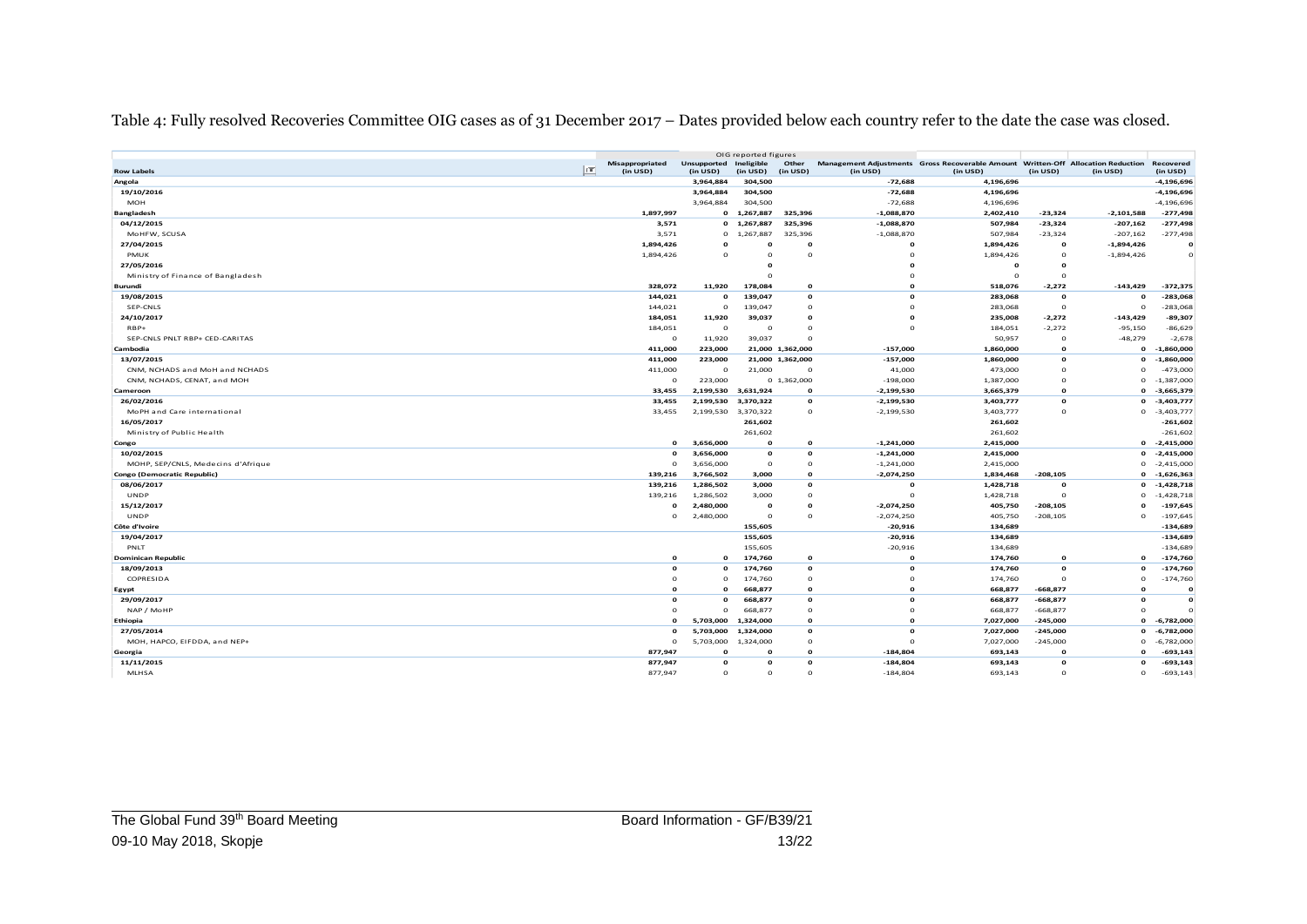Table 4 (continued): Fully resolved Recoveries Committee OIG cases as of 31 December 2017 – Dates provided below each country refer to the date the case was closed.

|                                                                                                     |                        |                        | OIG reported figures    |                          |               |                                                                                  |                          |                        |                              |
|-----------------------------------------------------------------------------------------------------|------------------------|------------------------|-------------------------|--------------------------|---------------|----------------------------------------------------------------------------------|--------------------------|------------------------|------------------------------|
|                                                                                                     | Misappropriated        | Unsupported Ineligible |                         | Other                    |               | Management Adjustments Gross Recoverable Amount Written-Off Allocation Reduction |                          |                        | Recovered                    |
| <b>Row Labels</b>                                                                                   | <b>TT</b><br>(in USD)  | (in USD)               | (in USD)                | (in USD)                 | (in USD)      | (in USD)                                                                         | (in USD)                 | (in USD)               | (in USD)                     |
| Ghana                                                                                               | $\Omega$               |                        | 0 1,974,876             | 555,474                  | $-1,021,333$  | 1,509,017                                                                        | $\mathbf{o}$             |                        | $0 -1,509,017$               |
| 08/08/2017                                                                                          | $\Omega$               |                        | 0 1,974,876             | 555,474                  | $-1,021,333$  | 1,509,017                                                                        | $\mathbf{o}$             | $\mathbf{o}$           | $-1,509,017$                 |
| Ghana Health Service                                                                                | $\Omega$               | $\mathbf{0}$           | 1,974,876               | 555,474                  | $-1,021,333$  | 1,509,017                                                                        | $\Omega$                 | $\mathbf{O}$           | $-1,509,017$                 |
|                                                                                                     | $\Omega$               | $\Omega$               | 272,032                 | $\mathbf{o}$             |               | 1,583,197                                                                        | $\Omega$                 | $-1,583,197$           | $\mathbf{o}$                 |
| Guatemala                                                                                           |                        |                        |                         |                          | 1,311,165     |                                                                                  |                          |                        |                              |
| 16/04/2015                                                                                          | $\Omega$               | $\Omega$               | 272,032                 | $\mathbf{o}$             | 1,311,165     | 1,583,197                                                                        | $\Omega$                 | $-1,583,197$           | $\mathbf{o}$                 |
| MOH                                                                                                 | $\Omega$               | $\circ$                | 272,032                 | $\mathbf{O}$             | 1,311,165     | 1,583,197                                                                        | $\Omega$                 | $-1,583,197$           | $\Omega$                     |
| Guinea                                                                                              | 165,331                | 250,852                | $\Omega$                | $\Omega$                 | $\Omega$      | 416,183                                                                          | $\Omega$                 | $\Omega$               | $-416, 183$                  |
| 25/03/2016                                                                                          | 165,331                | 250,852                | $\Omega$                | $\mathbf{o}$             | $\Omega$      | 416,183                                                                          | $\Omega$                 | $\Omega$               | $-416, 183$                  |
| PNPCSP                                                                                              | 165,331                | 250,852                | $\mathbf 0$             | $\Omega$                 | $\mathbf 0$   | 416,183                                                                          | $\circ$                  | $\mathbf 0$            | $-416,183$                   |
| Guyana                                                                                              |                        |                        | 56,966                  |                          |               | 56,966                                                                           |                          |                        | $-56,966$                    |
| 09/12/2016                                                                                          |                        |                        | 56,966                  |                          |               | 56,966                                                                           |                          |                        | $-56,966$                    |
|                                                                                                     |                        |                        |                         |                          |               |                                                                                  |                          |                        |                              |
| <b>MOH</b>                                                                                          |                        |                        | 56,966                  |                          |               | 56,966                                                                           |                          |                        | $-56,966$                    |
| Haiti                                                                                               | $\Omega$               | 519,000                | 1,254,000               | 705,000                  | $-661,000$    | 1,817,000                                                                        | $-660,000$               | $\mathbf{o}$           | $-1,157,000$                 |
| 31/12/2013                                                                                          | $\Omega$               | 519,000                | 1,254,000               | 705,000                  | $-661,000$    | 1,817,000                                                                        | $-660,000$               | $\Omega$               | $-1,157,000$                 |
| <b>UNDP</b> and Fondation Sogebank                                                                  | $\Omega$               | 519,000                | 1,254,000               | 705,000                  | $-661,000$    | 1,817,000                                                                        | $-660,000$               | $\Omega$               | $-1,157,000$                 |
| India                                                                                               | 872,000                |                        | 0 1,140,000             | $\mathbf{o}$             | $-635,000$    | 1,377,000                                                                        | $-81,000$                | $\mathbf{o}$           | $-1,296,000$                 |
| 13/12/2013                                                                                          | 872,000                | $\mathbf{0}$           | 1,140,000               | $\mathbf{o}$             | $-635,000$    | 1,377,000                                                                        | $-81,000$                | $\Omega$               | $-1,296,000$                 |
| $1NP+$                                                                                              | 872,000                | o                      | $\circ$                 | $\mathbf 0$              | $-525,000$    | 347,000                                                                          | $-81,000$                | $\Omega$               | $-266,000$                   |
| <b>NACO</b><br>24/05/2016                                                                           | $\Omega$               | $\mathbf{O}$           | 1,140,000               | $\Omega$                 | $-110,000$    | 1,030,000                                                                        | $\Omega$                 | $\mathbf 0$            | $-1,030,000$                 |
| International Union against TB and Lung Disease / Central TB Division                               |                        |                        | $\mathbf o$<br>$\Omega$ |                          |               | $\mathbf o$<br>$\Omega$                                                          |                          |                        |                              |
| Kazakhstan                                                                                          | 5,537,324              | 211,000                | 37,000                  | 142,000                  | $-385,000$    | 5,542,324                                                                        | $-5,000$                 | $-5,432,097$           | $-105,227$                   |
| 28/10/2014                                                                                          | 105,227                | 211,000                | 37,000                  | 142,000                  | -385,000      | 110,227                                                                          | $-5,000$                 | $\mathbf o$            | $-105,227$                   |
| Republican Centre for Prophylactics and Control of AIDS                                             | 105,227                | $\Omega$               | $\circ$                 | $^{\circ}$               | $\mathbf 0$   | 105,227                                                                          | $^{\circ}$               | $\Omega$               | $-105,227$                   |
| Republican Centre for Prophylactics and Control of AIDS / National Centre of TB Problems of the MoH | $\Omega$               | 211,000                | 37,000                  | 142,000                  | $-385,000$    | 5,000                                                                            | $-5,000$                 | $\Omega$               | $\Omega$                     |
| 24/05/2016                                                                                          | 5,432,097              | $\Omega$               | $\mathbf{o}$            | $\mathbf 0$              | $\mathbf o$   | 5,432,097                                                                        | $\mathbf o$              | $-5,432,097$           | $\Omega$                     |
| <b>RCAIDS &amp; NCTP</b>                                                                            | 5,432,097              | $\Omega$               | $\Omega$                | $\Omega$                 | $\Omega$      | 5,432,097                                                                        | $\Omega$                 | $-5,432,097$           |                              |
| Kenya                                                                                               | $\Omega$               | 1,437,000              | 1,816,000               | $\Omega$                 | $-2,059,000$  | 1,194,000                                                                        | $\Omega$                 | $\Omega$               | $-1,194,000$                 |
| 29/06/2015                                                                                          | $\mathbf{o}$           | 1,437,000              | 1,816,000               | $\mathbf{o}$             | $-2,059,000$  | 1,194,000                                                                        | $\mathbf{o}$             | $\mathbf{o}$           | $-1,194,000$                 |
| Treasury CARE KNWA SANAA                                                                            | $\Omega$               | 1,437,000              | 1,816,000               | $\circ$                  | $-2,059,000$  | 1,194,000                                                                        | $\Omega$                 | $\mathbf 0$            | $-1,194,000$                 |
| Kyrgyzstan                                                                                          | $\Omega$               | 38,617                 | 136,577                 | 4,262                    | $-58,482$     | 120,974                                                                          | $\Omega$                 | $-120.974$             | $\Omega$                     |
| 04/12/2013                                                                                          | $\Omega$               | $\Omega$               | 58,482                  | $\mathbf{o}$             | $-58,482$     | $\Omega$                                                                         | o                        | $\Omega$               | $\mathbf{o}$                 |
| SSED                                                                                                | $\Omega$               | $\Omega$               | 58,482                  | $\Omega$                 | $-58,482$     | $\Omega$                                                                         | $\Omega$                 | $\Omega$               | $\Omega$                     |
| 20/10/2017<br><b>NCP</b>                                                                            | $\Omega$<br>$\Omega$   | 38,617                 | 78,095                  | 4,262                    | o             | 120,974                                                                          | $\Omega$<br>$\Omega$     | $-120,974$             | $\mathbf{o}$<br>$\Omega$     |
| RAC                                                                                                 | $\Omega$               | 28,354<br>10,263       | 46,729<br>31,366        | 4,262<br>$\Omega$        | $\Omega$      | 79,345<br>41,629                                                                 | $\Omega$                 | $-79,345$<br>$-41,629$ | $\Omega$                     |
| Lao (Peoples Democratic Republic)                                                                   | $\Omega$               | 41,000                 |                         | 99,000 1,876,000         | $-1,070,000$  | 946,000                                                                          | $\Omega$                 | $\Omega$               | $-946,000$                   |
| 19/02/2015                                                                                          | $\Omega$               | 41,000                 |                         | 99,000 1,876,000         | $-1,070,000$  | 946,000                                                                          | $\Omega$                 | $\Omega$               | $-946,000$                   |
| <b>MOH</b>                                                                                          | $\Omega$               | 41,000                 |                         | 99,000 1,876,000         | $-1,070,000$  | 946,000                                                                          | $\Omega$                 | $\Omega$               | $-946,000$                   |
| Madagascar                                                                                          | $\Omega$               | $\Omega$               | 693,933                 | 64,038                   | $-176,000$    | 581,971                                                                          | $-9,699$                 | $\Omega$               | $-572,272$                   |
| 09/07/2015                                                                                          | $\Omega$               | $\Omega$               | 410,933                 | 64,038                   | $\Omega$      | 474,971                                                                          | $-9,699$                 | $\Omega$               | $-465,272$                   |
| UGP Pact SALAMA AIM                                                                                 | $\Omega$               | $\mathbf 0$            | 410,933                 | 64,038                   | $\Omega$      | 474,971                                                                          | $-9,699$                 | $\Omega$               | $-465,272$                   |
| 21/04/2015                                                                                          | n                      | Ω                      | 283,000                 | $\mathbf{o}$             | $-176,000$    | 107,000                                                                          | O                        | o                      | $-107,000$                   |
| PSI                                                                                                 | $\Omega$               | $\Omega$               | 283,000                 | $\mathbf{o}$             | $-176,000$    | 107,000                                                                          | $\Omega$                 | $\Omega$               | $-107,000$                   |
| Malawi                                                                                              | $\Omega$               | 3,559,198              | 435,566                 | $\Omega$                 | $-681,051$    | 3,313,713                                                                        | $\Omega$                 | $\Omega$               | $-3,313,713$                 |
| 07/12/2016                                                                                          | $\Omega$               | 3,559,198              | 435,566                 | $\mathbf{o}$             | $-681,051$    | 3,313,713                                                                        | $\Omega$                 | $\Omega$               | $-3,313,713$                 |
| <b>NAC</b>                                                                                          | $\Omega$               | 3,559,198              | 435,566                 | $\Omega$                 | $-681,051$    | 3,313,713                                                                        | $\Omega$                 | $\mathbf 0$            | $-3,313,713$                 |
| Mauritania<br>21/10/2011                                                                            | 4,173,671<br>1,737,966 | 2,558,295<br>2,489,180 | $\mathbf{o}$            | $\mathbf{o}$<br>$\Omega$ | $\Omega$<br>o | 6,731,966<br>4,227,146                                                           | $\mathbf{o}$<br>$\Omega$ | $\Omega$<br>$\Omega$   | $-6,731,966$<br>$-4,227,146$ |
| SENLS                                                                                               | 1,737,966              | 2,489,180              |                         | $\Omega$                 |               | 4,227,146                                                                        | $\Omega$                 | $\Omega$               | $-4,227,146$                 |
| 30/06/2016                                                                                          | 2,435,705              | 69,115                 | $\mathbf{o}$            | $\Omega$                 | n             | 2,504,820                                                                        | o                        | $\Omega$               | $-2,504,820$                 |
| <b>UNDP</b>                                                                                         | 2,435,705              | 69,115                 | $\Omega$                | $\Omega$                 | $\Omega$      | 2,504,820                                                                        | $\Omega$                 | $\Omega$               | $-2,504,820$                 |
|                                                                                                     |                        |                        |                         |                          |               |                                                                                  |                          |                        |                              |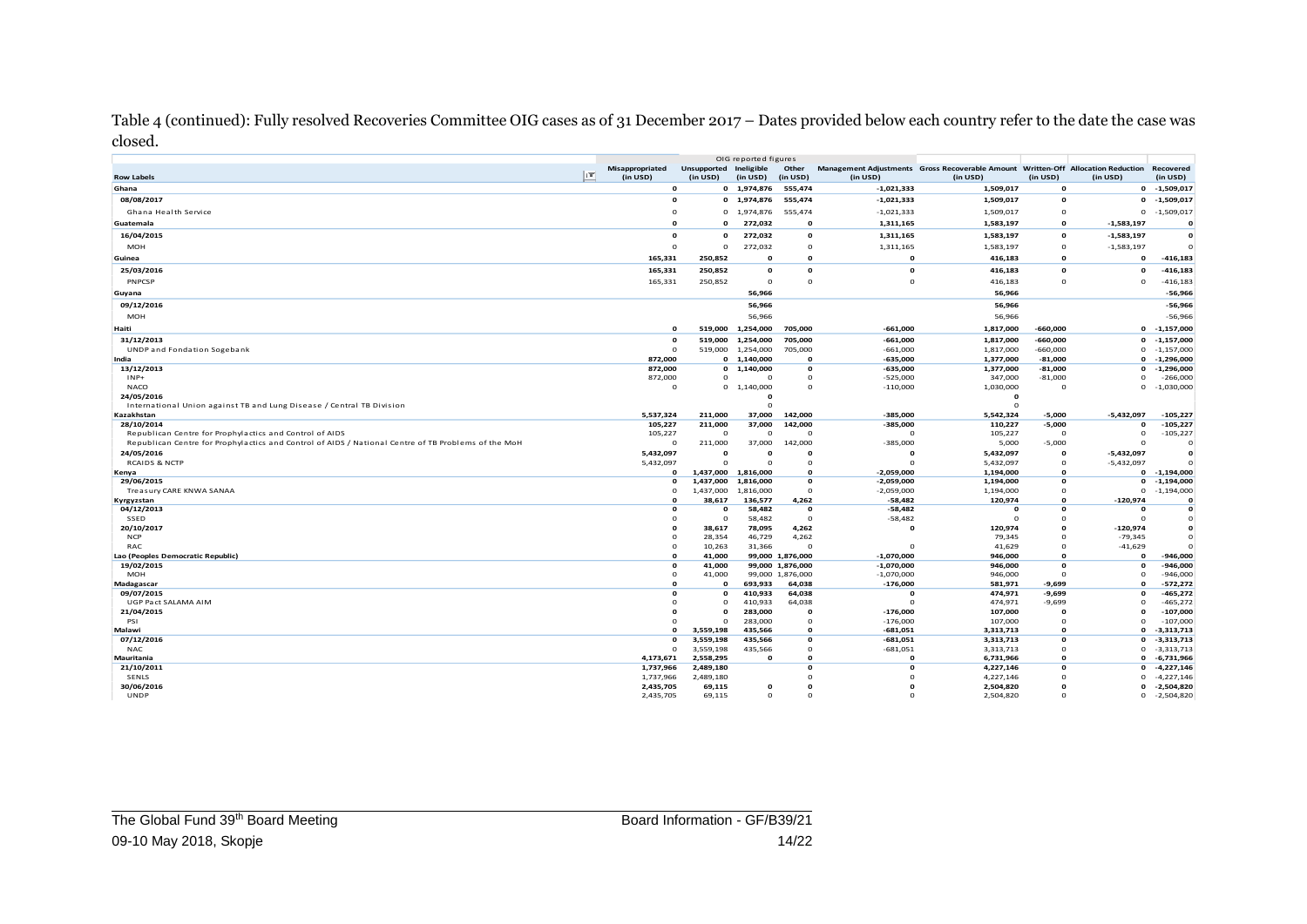Table 4 (continued): Fully resolved Recoveries Committee OIG cases as of 31 December 2017 – Dates provided below each country refer to the date the case was closed.

|                                            |                     |                        | OIG reported figures |              |                          |                                                                                  |                        |              |                          |
|--------------------------------------------|---------------------|------------------------|----------------------|--------------|--------------------------|----------------------------------------------------------------------------------|------------------------|--------------|--------------------------|
|                                            | Misappropriated     | Unsupported Ineligible |                      | Other        |                          | Management Adjustments Gross Recoverable Amount Written-Off Allocation Reduction |                        |              | Recovered                |
| <b>Row Labels</b>                          | T <br>(in USD)      | (in USD)               | (in USD)             | (in USD)     | (in USD)                 | (in USD)                                                                         | (in USD)               | (in USD)     | (in USD)                 |
| Mozambique                                 | $\mathbf{o}$        | 500,000                | $\Omega$             | $\Omega$     | $\Omega$                 | 500,000                                                                          | $\Omega$               | $\mathbf{o}$ | $-500,000$               |
| 19/09/2013                                 | $\Omega$            | 500,000                | $\Omega$             | $\Omega$     | $\Omega$                 | 500,000                                                                          | $\Omega$               | $\Omega$     | $-500,000$               |
| Ministry of Health                         | $\circ$             | 500,000                | $\Omega$             | $\Omega$     | $\Omega$                 | 500,000                                                                          | $\Omega$               | $\mathbf 0$  | $-500,000$               |
| Namibia                                    | $\Omega$            | 1,654,070              | 583.553              | $\mathbf{o}$ | $-1,368,532$             | 869.091                                                                          | $\mathbf{o}$           | $\Omega$     | $-869.091$               |
| 12/07/2016                                 | $\mathbf{o}$        | 1,654,070              | 583,553              | $\mathbf{o}$ | $-1,368,532$             | 869,091                                                                          | $\mathbf{o}$           | $\Omega$     | $-869,091$               |
| <b>MOHSS</b>                               | $\circ$             | 1,654,070              | 583,553              | $\mathbf 0$  | $-1,368,532$             | 869,091                                                                          | $\mathbf 0$            | $\mathbf 0$  | $-869,091$               |
| Niger                                      | 266,304             | 262,303                | $\Omega$             | $\Omega$     | $-4,254$                 | 524,353                                                                          | $\Omega$               | $\Omega$     | $-524,354$               |
| 16/04/2015                                 | $\Omega$            | 36,546                 | $\Omega$             | $\Omega$     | $\Omega$                 | 36,546                                                                           | $\Omega$               | $\Omega$     | $-36,546$                |
| <b>CRS</b>                                 | $\circ$             | 36,546                 | $\Omega$             | $\Omega$     | $\Omega$                 | 36,546                                                                           | $\Omega$               | $\Omega$     | $-36,546$                |
| 05/09/2017                                 | 266,304             | 225,757                | $\Omega$             | $\Omega$     | $-4,254$                 | 487,807                                                                          | $\Omega$               | $\Omega$     | $-487,808$               |
| <b>CISLS</b>                               | 266,304             | 225,757                | $\Omega$             | $\Omega$     | $-4,254$                 | 487,807                                                                          | $\Omega$               | $\Omega$     | $-487,808$               |
| Nigeria                                    | 11,189              | 16,083,977             | 1,596,658            | $\mathbf{o}$ | $-11,508,235$            | 6,183,589                                                                        | $\Omega$               | $-2,635,898$ | $-3,547,691$             |
| 22/09/2015                                 | $\Omega$            | 7,895,746              | 1,596,658            | $\mathbf{o}$ | $-4,942,838$             | 4,549,566                                                                        | $\mathbf{o}$           | $-2,635,898$ | $-1,913,668$             |
| CHAN                                       | $\Omega$            | 1,665,759              | 511,590              | $\mathbf 0$  | $-1,289,416$             | 887,933                                                                          | $\Omega$               | $-887,933$   | $\Omega$                 |
| <b>CiSHAN</b>                              | $\circ$             | 383,318                | $\Omega$             | $\circ$      | $^{\circ}$               | 383,318                                                                          | $\Omega$               | $-360,026$   | $-23,292$                |
| <b>NACA</b>                                | $\Omega$            | 1,548,993              | 786,000              | $\Omega$     | $\Omega$                 | 2,334,993                                                                        | $\Omega$               | $-444,617$   | $-1,890,376$             |
| YGC                                        | $\Omega$            | 4,297,676              | 299,068              | $\Omega$     | $-3,653,422$             | 943,322                                                                          | $\Omega$               | $-943,322$   | $\Omega$                 |
| 09/10/2017                                 | 11,189              | 3,068,230              | $\Omega$             | $\Omega$     | $-1,775,671$             | 1,303,748                                                                        | $\Omega$               | $\Omega$     | $-1,303,748$             |
| CHAN - SRs                                 | $\circ$             | 329,017                | $\Omega$             | $\Omega$     | $\Omega$                 | 329,017                                                                          | $\Omega$               | $\Omega$     | $-329,017$               |
| <b>NMCP</b>                                | 11,189              | 343,491                | $\mathbf 0$          | $\mathbf 0$  | $\mathbf 0$              | 354,680                                                                          | $\circ$                | $\Omega$     | $-354,680$               |
| <b>NMEP</b>                                |                     | 2,395,722              |                      |              | $-1,775,671$             | 620,051                                                                          |                        |              | $-620,051$               |
| 10/10/2017                                 |                     | 2,965,516              |                      |              | $-2,665,394$             | 300,122                                                                          |                        |              | $-300,122$               |
| <b>NACA</b>                                |                     | 2,965,516              |                      |              | $-2,665,394$             | 300,122                                                                          |                        |              | $-300,122$               |
| 11/10/2017                                 |                     | 2,154,485              |                      |              | $-2,124,332$             | 30,153                                                                           |                        |              | $-30,153$                |
| <b>SFH</b>                                 |                     | 2,154,485              |                      |              | $-2,124,332$             | 30,153                                                                           |                        |              | $-30,153$                |
| Panama                                     |                     |                        | 104,911              |              | 20,611                   | 125,522                                                                          | $-48,839$<br>$-48,839$ |              | $-76,683$                |
| 29/11/2017<br>CAI                          |                     |                        | 104,911              |              | 20,611                   | 125,522                                                                          |                        |              | $-76,683$<br>$-76,683$   |
|                                            | 359,543             | 2,352,434              | 104,911<br>2,092,659 | $\mathbf{o}$ | 20,611<br>$-653,449$     | 125,522<br>4,151,187                                                             | $-48,839$<br>$-97,048$ | $\Omega$     | $-4,054,139$             |
| Papua New Guinea<br>10/06/2014             |                     | 24.859                 |                      | $\mathbf{o}$ |                          | 366,639                                                                          |                        | $\Omega$     | $-366,639$               |
|                                            | 359,543             |                        | 280,623              | $\mathbf 0$  | $-298,386$               |                                                                                  |                        | $\Omega$     |                          |
| Rotary Against Malaria (RAM)<br>27/01/2016 | 359,543<br>$\Omega$ | 24,859<br>$\mathbf{o}$ | 280,623<br>1,352,696 | $\mathbf{o}$ | $-298,386$<br>$-355,063$ | 366,639<br>997,633                                                               | $\mathbf{o}$           | $\mathbf{o}$ | $-366,639$<br>$-997,633$ |
| <b>NDOH</b>                                | $\Omega$            | $\Omega$               | 1,352,696            | $\circ$      | $-355,063$               | 997,633                                                                          | $\circ$                | $\Omega$     | $-997,633$               |
| 07/11/2017                                 | $\Omega$            | 2,327,575              | 459,340              | $\Omega$     |                          | 2,786,915                                                                        | $-97,048$              | $\Omega$     | $-2,689,867$             |
| <b>NDOH</b>                                | $\Omega$            | 2,327,575              | 459,340              | $\Omega$     |                          | 2,786,915                                                                        | $-97,048$              | $\Omega$     | $-2,689,867$             |
| Philippines                                | $\Omega$            |                        | 0 2,012,000          | $\Omega$     | $-1,757,000$             | 255,000                                                                          | $\Omega$               | $\Omega$     | $-255,000$               |
| 09/11/2012                                 | $\Omega$            | $\mathbf{0}$           | 2,012,000            | $\mathbf{o}$ | $-1,757,000$             | 255,000                                                                          | $\mathbf o$            | $\Omega$     | $-255,000$               |
| TDF / PSF / Department of Health           | $\Omega$            |                        | $0$ 2,012,000        | $\Omega$     | $-1,757,000$             | 255,000                                                                          | $\Omega$               | $\Omega$     | $-255,000$               |
| Senegal                                    | $\Omega$            | 140,000                | $\Omega$             | $\mathbf{o}$ | $-87,000$                | 53,000                                                                           | $\mathbf{o}$           | $\Omega$     | $-53,000$                |
| 24/11/2016                                 | $\mathbf{o}$        | 140,000                | $\mathbf{o}$         | $\mathbf{o}$ | $-87,000$                | 53,000                                                                           | $\mathbf{o}$           | $\mathbf{o}$ | $-53,000$                |
| MSH and PNLP                               | $\circ$             | 140,000                | $\mathbf 0$          | $\circ$      | $-87,000$                | 53,000                                                                           | $\Omega$               | $\mathbf 0$  | $-53,000$                |
| Sierra Leone                               | 70,510              | $\Omega$               | $\Omega$             | $\mathbf{o}$ | $\Omega$                 | 70,510                                                                           | $\mathbf{o}$           | $\Omega$     | $-70,510$                |
| 03/03/2016                                 | 70,510              | $\Omega$               | $\Omega$             | $\Omega$     | $\Omega$                 | 70,510                                                                           | $\Omega$               | $\Omega$     | $-70,510$                |
| <b>MOH</b>                                 | 70,510              | $\Omega$               | $\Omega$             | $\Omega$     | $\Omega$                 | 70,510                                                                           | $\Omega$               | $\Omega$     | $-70,510$                |
| South Sudan                                | $\Omega$            | 898,328                | 265,100              | $\Omega$     | $-372,132$               | 791,296                                                                          | $\Omega$               | $\Omega$     | $-791,296$               |
| 24/02/2016                                 | $\Omega$            | 262,295                | 265,100              | $\mathbf{o}$ | $-372,132$               | 155,263                                                                          | $\mathbf{o}$           | o            | $-155,263$               |
| PSI                                        | $\Omega$            | 262,295                | 265,100              | $\circ$      | $-372,132$               | 155,263                                                                          | $\Omega$               | $\Omega$     | $-155,263$               |
| 03/04/2017                                 |                     | 127,131                |                      |              |                          | 127,131                                                                          |                        |              | $-127,131$               |
| PSI                                        |                     | 127,131                |                      |              |                          | 127,131                                                                          |                        |              | $-127,131$               |
| 04/05/2017                                 |                     | 8,338                  |                      |              |                          | 8,338                                                                            |                        |              | $-8,338$                 |
| <b>UNDP</b>                                |                     | 8,338                  |                      |              |                          | 8,338                                                                            |                        |              | $-8,338$                 |
| 07/11/2017                                 |                     | 500,564                |                      |              |                          | 500,564                                                                          |                        |              | $-500,564$               |
| PSI                                        |                     | 500,564                |                      |              |                          | 500,564                                                                          |                        |              | $-500,564$               |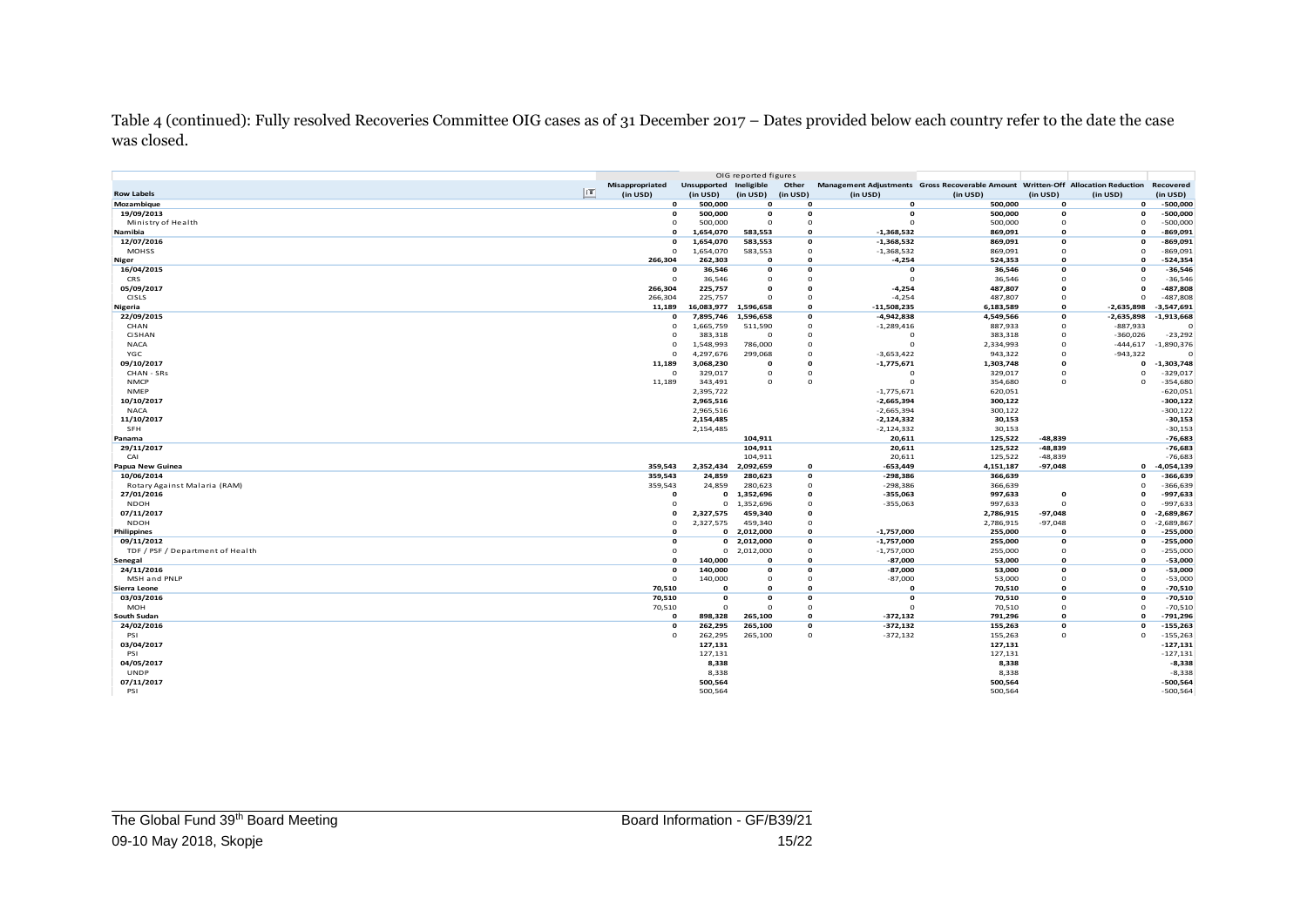Table 4 (continued): Fully resolved Recoveries Committee OIG cases as of 31 December 2017 – Dates provided below each country refer to the date the case was closed.

|                                                                                                                 |                 | OIG reported figures            |                    |                    |                          |                                                                                  |              |                         |                        |
|-----------------------------------------------------------------------------------------------------------------|-----------------|---------------------------------|--------------------|--------------------|--------------------------|----------------------------------------------------------------------------------|--------------|-------------------------|------------------------|
|                                                                                                                 | Misappropriated | Unsupported                     | Ineligible         | Other              |                          | Management Adjustments Gross Recoverable Amount Written-Off Allocation Reduction |              |                         | Recovered              |
| <b>Row Labels</b>                                                                                               | T <br>(in USD)  | (in USD)                        | (in USD)           | (in USD)           | (in USD)                 | (in USD)                                                                         | (in USD)     | (in USD)                | (in USD)               |
| Sri Lanka                                                                                                       |                 |                                 | 982,030 1,665,126  | $\mathbf{o}$       | $-1,240,734$             | 1,406,422                                                                        | $\mathbf{0}$ | $-693,292$              | $-713,130$             |
| 25/01/2016                                                                                                      | $\Omega$        |                                 | 982,030 1,665,126  | $\mathbf{0}$       | $-1,240,734$             | 1,406,422                                                                        | $\mathbf{0}$ | $-693,292$              | $-713,130$             |
| TEDHA Sarvodaya MoH                                                                                             |                 |                                 | 982,030 1,665,126  | $\mathbf 0$        | $-1,240,734$             | 1,406,422                                                                        | $\Omega$     | $-693,292$              | $-713,130$             |
| <b>Swaziland</b>                                                                                                |                 |                                 | 767,000 1,641,000  | $\mathbf{0}$       | $-1,137,000$             | 1,271,000                                                                        | $-138,000$   | $\mathbf{0}$            | $-1,133,000$           |
| 30/05/2014                                                                                                      | $\Omega$        |                                 | 767,000 1,641,000  | $\Omega$           | $-1,137,000$             | 1,271,000                                                                        | $-138,000$   | $\mathbf{0}$            | $-1,133,000$           |
| <b>NERCHA</b>                                                                                                   | $\Omega$        | 767,000                         | 1,641,000          | $\overline{0}$     | $-1,137,000$             | 1,271,000                                                                        | $-138,000$   | $\mathbf{0}$            | $-1,133,000$           |
| Tajikistan                                                                                                      | 13,985          | $\Omega$                        | $\mathbf 0$        | 109,541            | 0                        | 123,526                                                                          | $\Omega$     | $\Omega$                | $-123,526$             |
| 09/08/2013                                                                                                      | 6,800           | $\mathbf{0}$                    | $\Omega$           | $\Omega$           | 0                        | 6,800                                                                            | $\mathbf{0}$ | $\Omega$                | $-6,800$               |
| Project HOPE                                                                                                    | 6,800           | $\Omega$                        | $\Omega$           | $\Omega$           |                          | 6,800                                                                            | $\Omega$     | $\Omega$                | $-6,800$               |
| 09/09/2016                                                                                                      | 7,185           | $\Omega$                        | $\Omega$           | 109,541            | O                        | 116,726                                                                          | $\Omega$     | $\Omega$                | $-116,726$             |
| <b>UNDP</b>                                                                                                     | 7.185           | $\Omega$                        | $\Omega$           | 109,541            | $\Omega$                 | 116,726                                                                          | $\Omega$     | $\Omega$                | $-116,726$             |
| Tanzania (United Republic)                                                                                      | $\Omega$        | 283,454                         | 0                  | 819,000            | $-819,000$               | 283,454                                                                          | $\Omega$     | $\Omega$                | $-283,454$             |
| 31/12/2014                                                                                                      | $\Omega$        | $\mathbf{0}$                    | $\Omega$           | 819,000            | $-819,000$               | $\Omega$                                                                         | $\mathbf{0}$ | $\sqrt{ }$              |                        |
| MOHSW / PMO-RALG / AMREF / TACAIDS / NACP / NTLP / NMCP                                                         | $\Omega$        | $\Omega$                        | $\mathbf 0$        | 819,000            | $-819,000$               | $\Omega$                                                                         | $\Omega$     | $\Omega$                |                        |
| 29/05/2017                                                                                                      |                 | 283,454                         |                    |                    |                          | 283,454                                                                          |              |                         | $-283,454$             |
| PSI / MOF                                                                                                       |                 | 283,454                         |                    |                    |                          | 283,454                                                                          |              |                         | $-283,454$             |
| Togo                                                                                                            | $\Omega$        | 128,508                         | 736,361            | $\mathbf 0$        | $-570,735$               | 294,134                                                                          | $\mathbf{0}$ | $\Omega$                | $-294,134$             |
| 16/09/2016                                                                                                      | $\Omega$        | 128,508                         | 736,361            | $\mathbf 0$        | -570,735                 | 294,134                                                                          | $\mathbf{0}$ | $\Omega$                | $-294,134$             |
| PSI                                                                                                             |                 | 128,508                         | 736,361            | $\mathbf 0$        | $-570,735$               | 294,134                                                                          | $\Omega$     | $\mathbf{0}$            | $-294,134$             |
| Uganda                                                                                                          |                 | $\mathbf{o}$                    | 1,600,000          | $\mathbf 0$        | $\Omega$                 | 1,600,000                                                                        | $-485,000$   | $\mathbf 0$             | $-1,115,000$           |
| 05/12/2014                                                                                                      | $\Omega$        |                                 | 0 1,600,000        | $\mathbf{o}$       | 0                        | 1,600,000                                                                        | $-485,000$   | 0                       | $-1,115,000$           |
| MoFPED                                                                                                          |                 |                                 | 0 1,600,000        | $\mathbf 0$        | $\Omega$                 | 1,600,000                                                                        | -485,000     | $^{\circ}$              | $-1,115,000$           |
| Ukraine                                                                                                         |                 | 2,393,000                       | 171,373            | $\mathbf 0$        | $-2,559,000$             | 5,373                                                                            | $-5,373$     | $\Omega$                | $\Omega$               |
| 04/12/2015                                                                                                      | $\Omega$        | $\Omega$                        | 5,373              | $\mathbf{0}$       | 0                        | 5,373                                                                            | $-5,373$     | $\Omega$                | $\Omega$               |
| International HIV/AIDs Alliance and the Network of People Living with HIV                                       |                 | $\Omega$                        | 5,373              | $\mathbf 0$        | $\Omega$                 | 5,373                                                                            | $-5,373$     |                         |                        |
| 31/12/2014                                                                                                      |                 | 2.393.000                       | 166,000            | $\mathbf{0}$       | $-2,559,000$             | $\mathbf{0}$                                                                     | $\mathbf{0}$ |                         |                        |
| Alliance UK / Alliance Ukraine / All Ukrainian Network of People Living with HIV/AIDS                           |                 | 2,393,000                       | 166,000            | $\mathbf 0$        | $-2,559,000$             | $\Omega$                                                                         | $\Omega$     | $\Omega$                |                        |
| Yemen                                                                                                           | 15,712          | $\Omega$                        | $\mathbf{0}$       | $\mathbf 0$        | 0                        | 15,712                                                                           | $\Omega$     | $\sqrt{ }$              | $-15,712$              |
| 22/02/2016                                                                                                      | 15,712          | $\Omega$                        | $\mathbf{0}$       | $\mathbf{0}$       | $\mathbf{0}$             | 15,712                                                                           | $\mathbf{0}$ | $\Omega$                | $-15,712$              |
| <b>NTCP</b>                                                                                                     | 15,712          | $\Omega$                        | $\Omega$           | $\overline{0}$     | $\Omega$                 | 15,712                                                                           | $\Omega$     | $\Omega$                | $-15,712$              |
| Zambia                                                                                                          | 13.000          | 5.760.000                       | 4,998,000          | $\mathbf{0}$       | $-895.000$               | 9,876,000                                                                        | $-1,701,000$ | $\mathbf 0$             | $-8,175,000$           |
| 16/10/2015                                                                                                      | 13,000          | 5,760,000                       | 4,998,000          | $\pmb{\mathsf{o}}$ | $-895,000$               | 9,876,000                                                                        | $-1,701,000$ | $\Omega$                | $-8,175,000$           |
| ZNAN                                                                                                            | 13,000          | 5,760,000                       | 4,998,000          | $\mathbf 0$        | $-895,000$               | 9,876,000                                                                        | $-1,701,000$ | $\mathbf{0}$            | $-8,175,000$           |
| Zanzibar                                                                                                        | $\Omega$        | 62,000                          | 388,000            | $\mathbf{0}$       | $-36,000$                | 414,000                                                                          | $-2,000$     | $\Omega$                | $-412,000$             |
| 10/03/2015                                                                                                      | $\Omega$        | 62,000                          | 388,000            | $\mathbf 0$        | $-36,000$                | 414,000                                                                          | $-2,000$     | $\Omega$                | $-412,000$             |
| MoH & ZGFCCM                                                                                                    | $\Omega$        | 62,000                          | 388,000            | $\mathbf 0$        | $-36,000$                | 414,000                                                                          | $-2,000$     | $\Omega$                | $-412,000$             |
| Zimbabwe                                                                                                        | $\Omega$        | 297,952                         | 289,000            | $\mathbf{0}$       | $-191,000$               | 395,952                                                                          | $-134,000$   | $\Omega$<br>$\sqrt{ }$  | $-261,952$<br>$\Omega$ |
| 30/06/2015                                                                                                      | $\Omega$        | $\mathbf{r}$                    | 134,000            | $\mathbf{0}$       | o<br>$\Omega$            | 134,000                                                                          | $-134,000$   | $\Omega$                |                        |
| Ministry of Health and Child Welfare / National Aids Council / Zimbabwe Association of Church Related Hospitals | $\Omega$        | $\Omega$                        | 134,000            | $\overline{0}$     |                          | 134,000                                                                          | $-134,000$   |                         |                        |
| 20/06/2017                                                                                                      |                 | 261,952                         |                    |                    |                          | 261,952                                                                          |              |                         | $-261,952$             |
| UNDP / MOHCC                                                                                                    |                 | 261,952                         |                    |                    |                          | 261,952<br>$\mathbf{0}$                                                          |              |                         | $-261,952$             |
| 30/06/2017<br>MUTAMBARA FOUNDATION                                                                              |                 | 36,000<br>36,000                | 155,000<br>155,000 |                    | $-191,000$<br>$-191,000$ | $\Omega$                                                                         |              |                         |                        |
| <b>Grand Total</b>                                                                                              | 15.186.256      | 60,704,854 33,789,328 5,962,711 |                    |                    | $-35,653,219$            | 79.989.930                                                                       | $-4.514.537$ | -12,710,475 -62,764,918 |                        |
|                                                                                                                 |                 |                                 |                    |                    |                          |                                                                                  |              |                         |                        |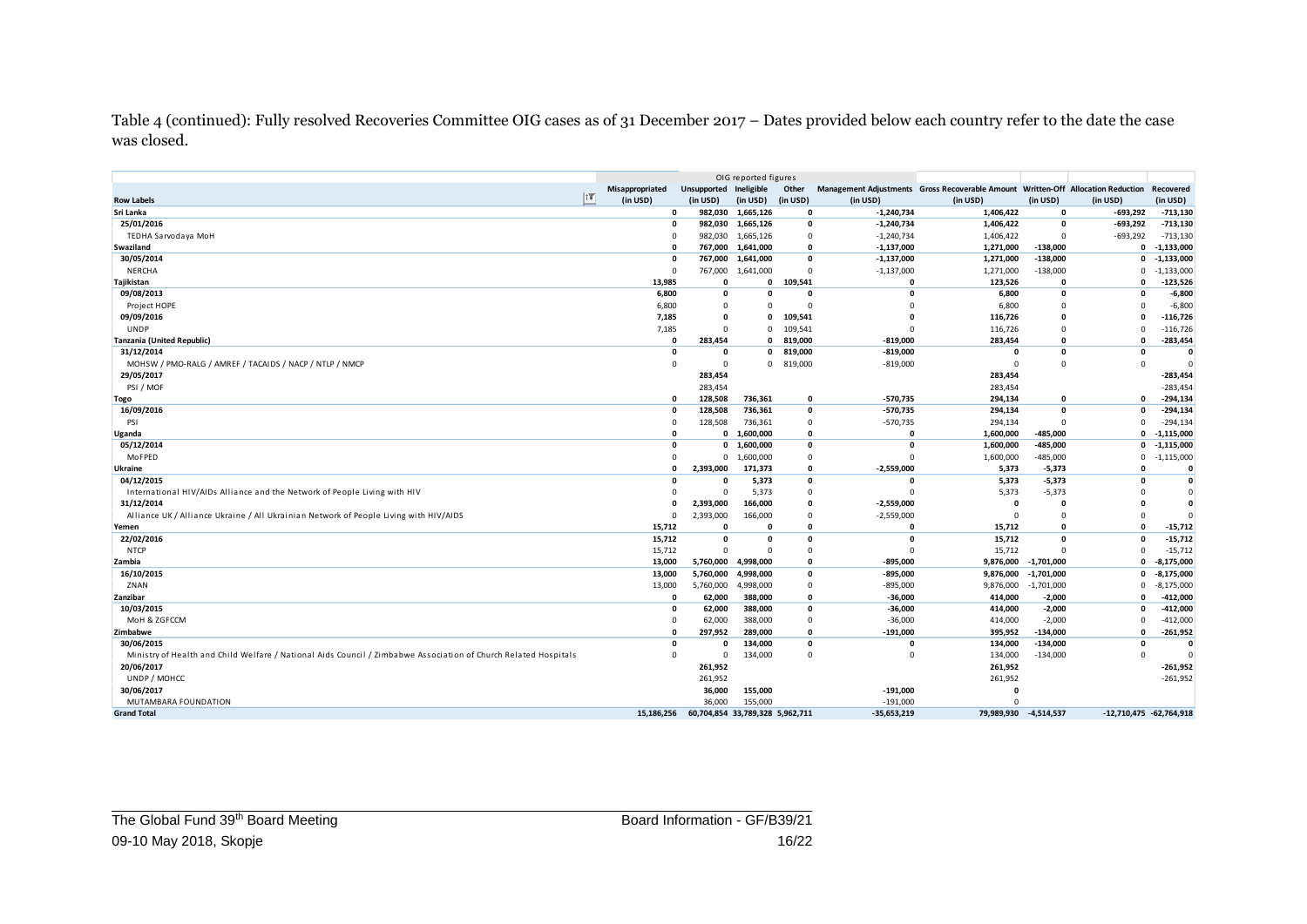Table 5: OIG cases that were fully resolved during the eight quarters ended 31 December 2017 – Dates provided below each country refer to the date the case was closed.

|                                                                       |                       |                        | OIG reported figures     |                          |                          |                                                                                  |                          |                           |                              |
|-----------------------------------------------------------------------|-----------------------|------------------------|--------------------------|--------------------------|--------------------------|----------------------------------------------------------------------------------|--------------------------|---------------------------|------------------------------|
|                                                                       | Misappropriated<br>1T | Unsupported Ineligible |                          | Other                    |                          | Management Adjustments Gross Recoverable Amount Written-Off Allocation Reduction |                          |                           | Recovered                    |
| <b>Row Labels</b>                                                     | (in USD)              | (in USD)               | (in USD)                 | (in USD)                 | (in USD)                 | (in USD)                                                                         | (in USD)                 | (in USD)                  | (in USD)                     |
| Angola                                                                |                       | 3,964,884              | 304,500                  |                          | $-72,688$                | 4,196,696                                                                        |                          |                           | $-4,196,696$                 |
| 19/10/2016<br><b>MOH</b>                                              |                       | 3,964,884              | 304,500                  |                          | $-72,688$                | 4,196,696                                                                        |                          |                           | $-4,196,696$                 |
|                                                                       |                       | 3,964,884              | 304,500                  |                          | $-72,688$                | 4,196,696                                                                        |                          |                           | $-4,196,696$                 |
| <b>Bangladesh</b>                                                     |                       |                        | $\mathbf{o}$<br>$\Omega$ |                          | $\mathbf{o}$<br>$\Omega$ | $\mathbf{o}$<br>$\mathbf{o}$                                                     | $\Omega$<br>$\Omega$     |                           |                              |
| 27/05/2016                                                            |                       |                        |                          |                          |                          |                                                                                  |                          |                           |                              |
| Ministry of Finance of Bangladesh                                     | 184,051               | 11,920                 | $\Omega$                 | $\mathbf{o}$             | $\Omega$<br>$\Omega$     | $\Omega$<br>235,008                                                              | $\Omega$<br>$-2,272$     | $-143,429$                | -89,307                      |
| Burundi                                                               |                       |                        | 39,037                   | $\mathbf{o}$             | $\mathbf{o}$             |                                                                                  |                          |                           |                              |
| 24/10/2017<br>$RBP+$                                                  | 184,051<br>184,051    | 11,920<br>$\circ$      | 39,037<br>$\circ$        | $\circ$                  | $\mathbf{o}$             | 235,008                                                                          | $-2,272$<br>$-2,272$     | $-143,429$<br>$-95,150$   | -89,307<br>$-86,629$         |
|                                                                       |                       |                        |                          | $\circ$                  |                          | 184,051                                                                          | $\Omega$                 |                           | $-2,678$                     |
| SEP-CNLS PNLT RBP+ CED-CARITAS<br>Cameroon                            | $\circ$<br>33,455     | 11,920<br>2,199,530    | 39,037<br>3,631,924      | $\Omega$                 | $-2,199,530$             | 50,957<br>3,665,379                                                              | $\Omega$                 | $-48,279$<br>$\mathbf{o}$ | $-3,665,379$                 |
| 26/02/2016                                                            |                       |                        |                          | $\mathbf{o}$             |                          |                                                                                  | $\mathbf{o}$             | $\mathbf{o}$              |                              |
|                                                                       | 33,455                | 2,199,530              | 3,370,322                | $\Omega$                 | $-2,199,530$             | 3,403,777                                                                        | $\Omega$                 |                           | $-3,403,777$                 |
| MoPH and Care international                                           | 33,455                | 2,199,530              | 3,370,322                |                          | $-2,199,530$             | 3,403,777                                                                        |                          | $\circ$                   | $-3,403,777$                 |
| 16/05/2017                                                            |                       |                        | 261,602                  |                          |                          | 261,602                                                                          |                          |                           | $-261,602$                   |
| Ministry of Public Health                                             |                       |                        | 261,602                  | $\mathbf{o}$             |                          | 261,602                                                                          |                          | $\mathbf{o}$              | $-261,602$                   |
| Congo (Democratic Republic)                                           | 139,216               | 3,766,502              | 3,000                    |                          | $-2,074,250$             | 1,834,468                                                                        | $-208,105$               |                           | $-1,626,363$                 |
| 08/06/2017<br>UNDP                                                    | 139,216               | 1,286,502<br>1,286,502 | 3,000<br>3,000           | $\mathbf{o}$<br>$\Omega$ | $\mathbf{o}$<br>$\Omega$ | 1,428,718                                                                        | $\mathbf{o}$<br>$\Omega$ | $\mathbf{o}$<br>$\circ$   | $-1,428,718$<br>$-1,428,718$ |
|                                                                       | 139,216               |                        |                          |                          |                          | 1,428,718                                                                        |                          |                           |                              |
| 15/12/2017                                                            | $\mathbf{o}$          | 2,480,000              | $\mathbf{o}$<br>$\Omega$ | $\mathbf{o}$<br>$\Omega$ | $-2,074,250$             | 405,750                                                                          | $-208,105$               | Ω<br>$\Omega$             | $-197,645$                   |
| <b>UNDP</b>                                                           | $\circ$               | 2,480,000              |                          |                          | $-2,074,250$             | 405,750                                                                          | $-208,105$               |                           | $-197,645$                   |
| Côte d'Ivoire                                                         |                       |                        | 155,605                  |                          | $-20,916$                | 134,689                                                                          |                          |                           | $-134,689$                   |
| 19/04/2017                                                            |                       |                        | 155,605                  |                          | $-20,916$                | 134,689                                                                          |                          |                           | $-134,689$                   |
| PNLT                                                                  |                       |                        | 155,605                  |                          | $-20,916$                | 134,689                                                                          |                          |                           | $-134,689$                   |
| Egypt                                                                 | $\mathbf{o}$          | $\mathbf{o}$           | 668,877                  | $\mathbf{o}$             | $\mathbf{o}$             | 668,877                                                                          | $-668,877$               | $\mathbf{o}$              | $\mathbf{o}$                 |
| 29/09/2017                                                            | $\Omega$              | $\mathbf{o}$           | 668,877                  | $\mathbf{o}$             | $\mathbf{o}$             | 668,877                                                                          | $-668,877$               | $\mathbf{o}$              | $\Omega$                     |
| NAP / MoHP                                                            | $\Omega$              | $\circ$                | 668,877                  | $\Omega$                 | $\Omega$                 | 668,877                                                                          | $-668,877$               | $\Omega$                  |                              |
| Ghana                                                                 | $\mathbf{o}$          | $\mathbf{o}$           | 1,974,876 555,474        |                          | $-1,021,333$             | 1,509,017                                                                        | $\mathbf{o}$             | $\mathbf{o}$              | $-1,509,017$                 |
| 08/08/2017                                                            | $\Omega$              | $\mathbf{o}$           | 1,974,876 555,474        |                          | $-1,021,333$             | 1,509,017                                                                        | $\mathbf{o}$             | $\mathbf{o}$              | $-1,509,017$                 |
| Ghana Health Service                                                  | $\Omega$              | $\mathbf{o}$           | 1,974,876                | 555,474                  | $-1,021,333$             | 1,509,017                                                                        | $\Omega$                 | $\Omega$                  | $-1,509,017$                 |
| Guinea                                                                | 165,331               | 250,852                | $\Omega$                 | $\Omega$                 | $\mathbf{o}$             | 416,183                                                                          | $\Omega$                 | $\mathbf{o}$              | $-416, 183$                  |
| 25/03/2016                                                            | 165,331               | 250,852                | $\mathbf{o}$             | $\mathbf{o}$             | $\mathbf{o}$             | 416,183                                                                          | $\mathbf{o}$             | $\mathbf{o}$              | $-416, 183$                  |
| PNPCSP                                                                | 165,331               | 250,852                | $\circ$                  | $\circ$                  | $\circ$                  | 416,183                                                                          | $\circ$                  | $\circ$                   | $-416,183$                   |
| Guyana                                                                |                       |                        | 56,966                   |                          |                          | 56,966                                                                           |                          |                           | -56,966                      |
| 09/12/2016                                                            |                       |                        | 56,966                   |                          |                          | 56,966                                                                           |                          |                           | -56,966                      |
| <b>MOH</b>                                                            |                       |                        | 56,966                   |                          |                          | 56,966                                                                           |                          |                           | $-56,966$                    |
| India                                                                 |                       |                        | $\Omega$                 |                          |                          | $\Omega$                                                                         |                          |                           |                              |
| 24/05/2016                                                            |                       |                        | $\Omega$                 |                          |                          | $\Omega$                                                                         |                          |                           |                              |
| International Union against TB and Lung Disease / Central TB Division |                       |                        | $\Omega$                 |                          |                          | $\Omega$                                                                         |                          |                           |                              |
| Kazakhstan                                                            | 5,432,097             | $\mathbf{o}$           | $\Omega$                 | $\mathbf{o}$             | $\Omega$                 | 5,432,097                                                                        | $\Omega$                 | $-5,432,097$              |                              |
| 24/05/2016                                                            | 5,432,097             | $\circ$                | $\Omega$                 | $\mathbf{o}$             | $\mathbf{o}$             | 5,432,097                                                                        | $\mathbf{o}$             | $-5,432,097$              |                              |
| <b>RCAIDS &amp; NCTP</b>                                              | 5,432,097             | $\circ$                | $\circ$                  | $\circ$                  | $\circ$                  | 5,432,097                                                                        | $\Omega$                 | $-5,432,097$              |                              |
| Kyrgyzstan                                                            | $\mathbf{o}$          | 38,617                 | 78,095                   | 4,262                    | $\mathbf{o}$             | 120,974                                                                          | $\mathbf{o}$             | $-120,974$                |                              |
| 20/10/2017                                                            | $\mathbf{o}$          | 38,617                 | 78,095                   | 4,262                    | $\mathbf{o}$             | 120,974                                                                          | $\Omega$                 | $-120,974$                |                              |
| <b>NCP</b>                                                            | $\Omega$              | 28,354                 | 46,729                   | 4,262                    |                          | 79,345                                                                           | $\Omega$                 | $-79,345$                 |                              |
| RAC                                                                   | $\Omega$              | 10,263                 | 31,366                   | $\circ$                  | $\circ$                  | 41,629                                                                           | $\Omega$                 | $-41,629$                 |                              |
| Malawi                                                                | $\mathbf{o}$          | 3,559,198              | 435,566                  | $\mathbf{o}$             | $-681,051$               | 3,313,713                                                                        | $\mathbf{o}$             | $\mathbf{o}$              | $-3,313,713$                 |
| 07/12/2016                                                            | $\mathbf{o}$          | 3,559,198              | 435,566                  | $\mathbf{o}$             | $-681,051$               | 3,313,713                                                                        | $\mathbf{o}$             | $\mathbf{o}$              | $-3,313,713$                 |
| <b>NAC</b>                                                            | $\circ$               | 3,559,198              | 435,566                  | $\circ$                  | $-681,051$               | 3,313,713                                                                        | $\circ$                  | $\circ$                   | $-3,313,713$                 |
| Mauritania                                                            | 2,435,705             | 69,115                 | $\Omega$                 | $\Omega$                 | $\circ$                  | 2,504,820                                                                        | $\Omega$                 | o                         | $-2,504,820$                 |
| 30/06/2016                                                            | 2,435,705             | 69,115                 | $\mathbf{o}$             | $\mathbf{o}$             | $\mathbf{o}$             | 2,504,820                                                                        | $\mathbf{o}$             | $\mathbf{o}$              | $-2,504,820$                 |
| <b>UNDP</b>                                                           | 2,435,705             | 69,115                 | $\Omega$                 | $\Omega$                 | $\Omega$                 | 2,504,820                                                                        | $\Omega$                 | $\circ$                   | $-2,504,820$                 |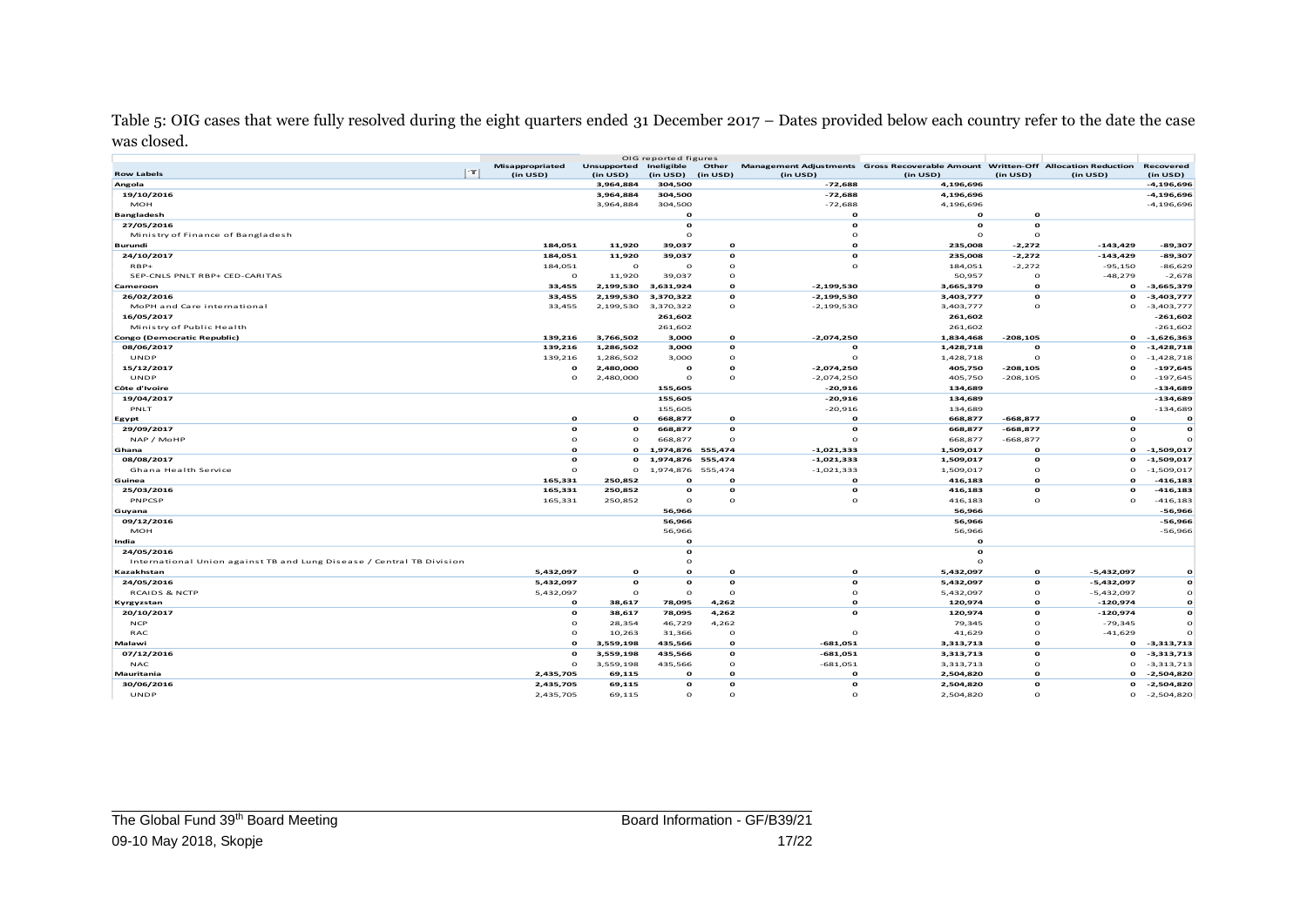Table 5 (continued): OIG cases that were fully resolved during the eight quarters ended 31 December 2017 – Dates provided below each country refer to the date the case was closed.

|                                    |                       |                       | OIG reported figures |                     |                             |                                                                                  |                       |                     |                            |
|------------------------------------|-----------------------|-----------------------|----------------------|---------------------|-----------------------------|----------------------------------------------------------------------------------|-----------------------|---------------------|----------------------------|
|                                    | Misappropriated<br>1T | Unsupported           | Ineligible           | Other               |                             | Management Adjustments Gross Recoverable Amount Written-Off Allocation Reduction |                       |                     | Recovered                  |
| <b>Row Labels</b>                  | (in USD)              | (in USD)              | (in USD)             | (in USD)            | (in USD)                    | (in USD)                                                                         | (in USD)              | (in USD)            | (in USD)                   |
| Namibia                            | $\mathbf{o}$          | 1,654,070             | 583,553              | $\Omega$            | $-1,368,532$                | 869,091                                                                          | $\mathbf{o}$          | $\mathbf{o}$        | $-869,091$                 |
| 12/07/2016                         | $\Omega$              | 1,654,070             | 583,553              | $\mathbf{o}$        | $-1,368,532$                | 869,091                                                                          | $\mathbf{o}$          | $\mathbf{o}$        | $-869,091$                 |
| <b>MOHSS</b>                       | $\Omega$              | 1,654,070             | 583,553              | $\circ$             | $-1,368,532$                | 869,091                                                                          | $\circ$               | $\mathbf{o}$        | $-869,091$                 |
| Niger                              | 266,304               | 225,757               | $\Omega$             | $\mathbf{o}$        | $-4,254$                    | 487,807                                                                          | $\Omega$              | $\mathbf{o}$        | -487,808                   |
| 05/09/2017                         | 266,304               | 225,757               | $\mathbf{o}$         | $\Omega$            | $-4,254$                    | 487,807                                                                          | $\mathbf{o}$          | $\mathbf o$         | -487,808                   |
| <b>CISLS</b>                       | 266,304               | 225,757               | $\circ$              | $\circ$             | $-4,254$                    | 487,807                                                                          | $\circ$               | $\Omega$            | $-487,808$                 |
| <b>Nigeria</b>                     | 11,189                | 8,188,231             | $\Omega$             | $\Omega$            | $-6,565,397$                | 1,634,023                                                                        | $\Omega$              | $\mathbf{o}$        | $-1,634,023$               |
| 09/10/2017                         |                       |                       | $\Omega$             | $\mathbf{o}$        | $-1,775,671$                |                                                                                  | $\mathbf{o}$          | $\mathbf{o}$        | $-1,303,748$               |
|                                    | 11,189                | 3,068,230             |                      |                     |                             | 1,303,748                                                                        |                       |                     |                            |
| CHAN - SRs                         | $\circ$               | 329,017               | $\circ$              | $\circ$             | $\circ$                     | 329,017                                                                          | $\circ$               | $\circ$             | $-329,017$                 |
| <b>NMCP</b>                        | 11,189                | 343,491               | $\Omega$             | $\Omega$            | $\Omega$                    | 354,680                                                                          | $\circ$               | $\Omega$            | $-354,680$                 |
| <b>NMEP</b>                        |                       | 2,395,722             |                      |                     | $-1,775,671$                | 620,051                                                                          |                       |                     | $-620,051$                 |
| 10/10/2017                         |                       | 2,965,516             |                      |                     | $-2,665,394$                | 300,122                                                                          |                       |                     | $-300,122$                 |
| <b>NACA</b>                        |                       | 2,965,516             |                      |                     | $-2,665,394$                | 300,122                                                                          |                       |                     | $-300, 122$                |
| 11/10/2017                         |                       | 2,154,485             |                      |                     | $-2,124,332$                | 30,153                                                                           |                       |                     | $-30,153$                  |
| <b>SFH</b><br>Panama               |                       | 2,154,485             | 104.911              |                     | $-2,124,332$<br>20,611      | 30,153<br>125,522                                                                | $-48.839$             |                     | $-30,153$<br>$-76,683$     |
| 29/11/2017                         |                       |                       | 104,911              |                     | 20,611                      | 125,522                                                                          | $-48,839$             |                     | $-76,683$                  |
| CAI                                |                       |                       | 104,911              |                     | 20,611                      | 125,522                                                                          | $-48,839$             |                     | $-76,683$                  |
| Papua New Guinea                   | $\mathbf{o}$          | 2,327,575             | 1,812,036            | $\mathbf{o}$        | $-355,063$                  | 3,784,548                                                                        | $-97,048$             | $\mathbf{o}$        | $-3,687,500$               |
| 27/01/2016                         | $\mathbf{o}$          | $\mathbf{o}$          | 1,352,696            | $\mathbf{o}$        | $-355,063$                  | 997,633                                                                          | $\Omega$              | $\mathbf{o}$        | -997,633                   |
| <b>NDOH</b>                        | $\Omega$              | $\circ$               | 1,352,696            | $\circ$             | $-355,063$                  | 997,633                                                                          | $\Omega$              | $\mathbf{o}$        | $-997,633$                 |
| 07/11/2017                         | $\Omega$              | 2,327,575             | 459,340              | $\Omega$            |                             | 2,786,915                                                                        | $-97,048$             | $\mathbf{o}$        | -2,689,867                 |
| <b>NDOH</b>                        | $\Omega$              | 2,327,575             | 459,340              | $\Omega$            |                             | 2,786,915                                                                        | $-97,048$             | $\Omega$            | $-2,689,867$               |
| Senegal                            | Ω                     | 140,000               | Ω                    | $\Omega$            | $-87,000$                   | 53,000                                                                           | $\Omega$              | $\mathbf{o}$        | $-53,000$                  |
| 24/11/2016                         | $\mathbf{o}$          | 140,000               | $\mathbf{o}$         | $\Omega$            | $-87,000$                   | 53,000                                                                           | $\Omega$              | $\mathbf{o}$        | $-53,000$                  |
| MSH and PNLP                       | $\circ$               | 140,000<br>$\Omega$   | $\circ$<br>o         | $\circ$<br>$\Omega$ | $-87,000$<br>$\Omega$       | 53,000                                                                           | $\circ$<br>$\Omega$   | $\circ$<br>$\Omega$ | $-53,000$                  |
| Sierra Leone<br>03/03/2016         | 70,510<br>70,510      | $\mathbf{o}$          | $\Omega$             | $\Omega$            | $\mathbf{o}$                | 70,510<br>70,510                                                                 | $\Omega$              | $\mathbf{o}$        | $-70,510$<br>$-70,510$     |
| <b>MOH</b>                         | 70,510                | $\Omega$              | $\Omega$             | $\Omega$            | $\Omega$                    | 70,510                                                                           | $\Omega$              | $\Omega$            | $-70,510$                  |
| South Sudan                        | $\Omega$              | 898,328               | 265,100              | $\Omega$            | $-372,132$                  | 791,296                                                                          | $\Omega$              | $\Omega$            | -791,296                   |
| 24/02/2016                         | $\mathbf{o}$          | 262,295               | 265,100              | $\mathbf{o}$        | $-372,132$                  | 155,263                                                                          | $\Omega$              | $\mathbf{o}$        | $-155,263$                 |
| PSI                                | $\Omega$              | 262,295               | 265,100              | $\circ$             | $-372,132$                  | 155,263                                                                          | $\Omega$              | $\Omega$            | $-155,263$                 |
| 03/04/2017                         |                       | 127,131               |                      |                     |                             | 127,131                                                                          |                       |                     | $-127,131$                 |
| PSI                                |                       | 127,131               |                      |                     |                             | 127,131                                                                          |                       |                     | $-127,131$                 |
| 04/05/2017                         |                       | 8,338                 |                      |                     |                             | 8,338                                                                            |                       |                     | $-8,338$                   |
| <b>UNDP</b>                        |                       | 8,338                 |                      |                     |                             | 8,338                                                                            |                       |                     | $-8,338$                   |
| 07/11/2017<br>PSI                  |                       | 500,564<br>500,564    |                      |                     |                             | 500,564<br>500,564                                                               |                       |                     | -500,564<br>$-500,564$     |
| Sri Lanka                          | $\Omega$              | 982,030               | 1,665,126            | $\mathbf{o}$        | $-1,240,734$                | 1,406,422                                                                        | $\mathbf{o}$          | $-693,292$          | $-713,130$                 |
| 25/01/2016                         | $\Omega$              | 982,030               | 1,665,126            | $\mathbf{o}$        | $-1,240,734$                | 1,406,422                                                                        | $\Omega$              | $-693,292$          | $-713,130$                 |
| TEDHA Sarvodaya MoH                | $\Omega$              | 982,030               | 1,665,126            | $\Omega$            | $-1,240,734$                | 1,406,422                                                                        | $\circ$               | $-693,292$          | $-713,130$                 |
| <b>Taiikistan</b>                  | 7.185                 | $\mathbf{o}$          |                      | 0 109.541           | $\mathbf{o}$                | 116,726                                                                          | $\mathbf{o}$          | $\mathbf{o}$        | $-116,726$                 |
| 09/09/2016                         | 7,185                 | $\mathbf{o}$          |                      | 0 109,541           | $\mathbf{o}$                | 116,726                                                                          | $\mathbf{o}$          | $\mathbf{o}$        | $-116,726$                 |
| UNDP                               | 7,185                 | $\Omega$              |                      | 0 109,541           | $\Omega$                    | 116,726                                                                          | $\circ$               | $\circ$             | $-116,726$                 |
| <b>Tanzania (United Republic)</b>  |                       | 283,454               |                      |                     |                             | 283,454                                                                          |                       |                     | $-283,454$                 |
| 29/05/2017                         |                       | 283,454               |                      |                     |                             | 283,454                                                                          |                       |                     | $-283,454$                 |
| PSI / MOF                          | $\Omega$              | 283,454               | 736,361              | $\Omega$            | $-570,735$                  | 283,454<br>294,134                                                               | $\Omega$              | $\mathbf{o}$        | $-283,454$<br>$-294, 134$  |
| Togo<br>16/09/2016                 | $\mathbf{o}$          | 128,508<br>128,508    | 736,361              | $\mathbf{o}$        | $-570,735$                  | 294,134                                                                          | $\mathbf{o}$          | $\mathbf{o}$        | $-294,134$                 |
| PSI                                | $\circ$               | 128,508               | 736,361              | $\circ$             | $-570,735$                  | 294,134                                                                          | $\Omega$              | $\Omega$            | $-294,134$                 |
| Yemen                              | 15,712                | $\Omega$              | $\Omega$             | $\Omega$            | $\Omega$                    | 15,712                                                                           | $\Omega$              | $\Omega$            | $-15,712$                  |
| 22/02/2016                         | 15,712                | $\mathbf{o}$          | $\mathbf{o}$         | $\mathbf{o}$        | $\mathbf{o}$                | 15,712                                                                           | $\mathbf{o}$          | $\mathbf{o}$        | $-15,712$                  |
| <b>NTCP</b>                        | 15,712                | $\circ$               | $\Omega$             | $\circ$             | $\Omega$                    | 15,712                                                                           | $\circ$               | $\circ$             | $-15,712$                  |
| Zimbabwe                           |                       | 297,952               | 155,000              |                     | $-191,000$                  | 261,952                                                                          |                       |                     | $-261,952$                 |
| 20/06/2017                         |                       | 261,952               |                      |                     |                             | 261,952                                                                          |                       |                     | $-261,952$                 |
| UNDP / MOHCC                       |                       | 261,952               |                      |                     |                             | 261,952                                                                          |                       |                     | $-261,952$                 |
| 30/06/2017<br>MUTAMBARA FOUNDATION |                       | 36,000<br>36,000      | 155,000<br>155,000   |                     | $-191,000$                  | Ω<br>$\Omega$                                                                    |                       |                     |                            |
| <b>Grand Total</b>                 | 8,760,755             | 28,986,523 12,670,533 |                      | 669,277             | $-191,000$<br>$-16,804,004$ |                                                                                  | 34,283,084 -1,025,141 |                     | $-6,389,792$ $-26,868,151$ |
|                                    |                       |                       |                      |                     |                             |                                                                                  |                       |                     |                            |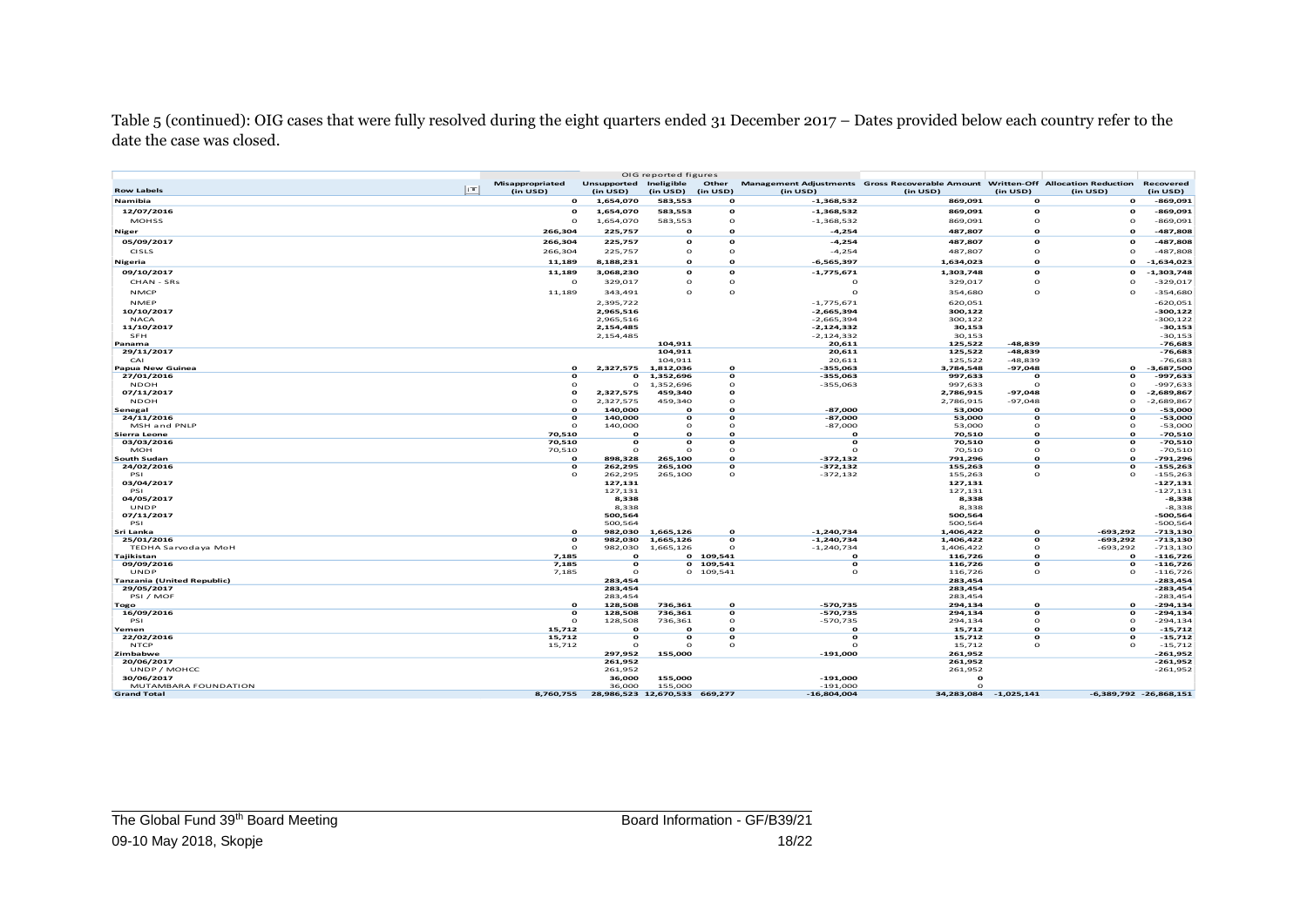Table 6: Recoverable amounts identified and submitted to the Recoveries Committee in the ordinary course of grant management operations outstanding as of 31 December 2017

|                                         | Unsupported<br>(in USD) | Ineligible<br>(in USD) | Other<br>(in USD)    | (in USD)  | <b>Adjustments</b><br>(in USD) | Amount<br>(in USD) | (in USD)     | (in USD) | (in USD)       | (in USD)      | Misappropriated Management Gross Recoverable Written-Off Allocation Reduction Recovered Committment to Repay Net After Commitments<br>(in USD) |
|-----------------------------------------|-------------------------|------------------------|----------------------|-----------|--------------------------------|--------------------|--------------|----------|----------------|---------------|------------------------------------------------------------------------------------------------------------------------------------------------|
|                                         |                         |                        |                      |           |                                |                    |              |          |                |               |                                                                                                                                                |
| Afghanistan                             |                         |                        | 79,197               |           | $-17,669$                      | 61,528             |              |          | $-59,374$      |               | 2,154                                                                                                                                          |
| MOH                                     |                         |                        | 79,197               |           | $-17,669$                      | 61,528             |              |          | $-59,374$      |               | 2,154                                                                                                                                          |
| <b>Belarus</b>                          |                         | 352,547                |                      |           |                                | 352,547            |              |          |                |               | 352,547                                                                                                                                        |
| <b>RSPCMT</b>                           |                         | 352,547                |                      |           |                                | 352,547            |              |          |                |               | 352,547                                                                                                                                        |
| Benin                                   |                         | 49,037                 |                      |           |                                | 49,037             |              |          |                |               | 49,037                                                                                                                                         |
| AFRICARE                                |                         | 49,037                 |                      |           |                                | 49,037             |              |          |                |               | 49,037                                                                                                                                         |
| Burundi<br>SEP/CNLS                     |                         | 1,907<br>1,907         |                      |           |                                | 1,907              |              |          |                |               | 1,907<br>1,907                                                                                                                                 |
|                                         |                         |                        |                      |           | $-6,412$                       | 1,907<br>11,702    |              |          |                |               |                                                                                                                                                |
| Cambodia<br><b>UNOPS</b>                |                         | 18,115                 |                      |           | $-6,412$                       |                    |              |          |                |               | 11,702                                                                                                                                         |
|                                         |                         | 18,115<br>92,537       |                      |           |                                | 11,702<br>92,537   |              |          |                |               | 11,702<br>92,537                                                                                                                               |
| Central African Republic<br><b>IFRC</b> |                         | 92,537                 |                      |           |                                | 92,537             |              |          |                |               | 92,537                                                                                                                                         |
| Congo (Democratic Republic)             | 1,147,212               | 89,303                 | $\mathbf{o}$         | 6,220,319 | $-308,361$                     | 7,148,473          | $\mathbf{o}$ |          | $0 -2,814,613$ | $-3,025,000$  | 1,308,860                                                                                                                                      |
| <b>MOH</b>                              |                         | 42,310                 |                      |           |                                | 42,310             |              |          | $-33,450$      |               | 8,860                                                                                                                                          |
| <b>UNDP</b>                             | 1,147,212               | 46,993                 | $\circ$              | 6,220,319 | $-308,361$                     | 7,106,163          | $\mathbf{o}$ |          | $0 -2,781,163$ | $-3,025,000$  | 1,300,000                                                                                                                                      |
| Côte d'Ivoire                           |                         | 70,665                 |                      |           |                                | 70,665             |              |          | $-64,240$      |               | 6,425                                                                                                                                          |
| PNLP                                    |                         | 70,665                 |                      |           |                                | 70,665             |              |          | $-64,240$      |               | 6,425                                                                                                                                          |
| Ghana                                   |                         |                        | 2,846,484 27,400,000 |           |                                | 30,246,484         |              |          | $-3,000,000$   | $-24,400,000$ | 2,846,484                                                                                                                                      |
| <b>MOH</b>                              |                         | 2,846,484              |                      |           |                                | 2,846,484          |              |          |                |               | 2,846,484                                                                                                                                      |
| <b>GOVERNMENT OF GHANA</b>              |                         |                        | 27,400,000           |           |                                | 27,400,000         |              |          | $-3,000,000$   | $-24,400,000$ |                                                                                                                                                |
| Liberia                                 |                         |                        |                      | 55,193    |                                | 55,193             |              |          |                |               | 55,193                                                                                                                                         |
| MOH                                     |                         |                        |                      | 55,193    |                                | 55,193             |              |          |                |               | 55,193                                                                                                                                         |
| Macedonia (Former Yugoslav Republic)    |                         | 28,490                 |                      |           |                                | 28,490             |              |          |                |               | 28,490                                                                                                                                         |
| MOH                                     |                         | 28,490                 |                      |           |                                | 28,490             |              |          |                |               | 28,490                                                                                                                                         |
| Madagascar                              | 86,519                  | 43,772                 |                      |           |                                | 130,291            |              |          | $-83,033$      |               | 47,258                                                                                                                                         |
| PSI                                     |                         | 38,277                 |                      |           |                                | 38,277             |              |          |                |               | 38,277                                                                                                                                         |
| UGP                                     | 86,519                  | 5,495                  |                      |           |                                | 92,014             |              |          | $-83,033$      |               | 8,981                                                                                                                                          |
| Malawi                                  |                         | 160,839                |                      |           |                                | 160,839            |              |          |                |               | 160,839                                                                                                                                        |
| <b>NAC</b>                              |                         | 160,839                |                      |           |                                | 160,839            |              |          |                |               | 160,839                                                                                                                                        |
| Mali                                    |                         | 1,247,163              |                      |           |                                | 1,247,163          |              |          |                |               | 1,247,163                                                                                                                                      |
| <b>HCNLS</b>                            |                         | 1,072,322              |                      |           |                                | 1,072,322          |              |          |                |               | 1,072,322                                                                                                                                      |
| GP/SP                                   |                         | 174,841                |                      |           |                                | 174,841            |              |          |                |               | 174,841                                                                                                                                        |
| Mauritania                              |                         | 14,053                 |                      |           |                                | 14,053             |              |          | $-5,105$       |               | 8,947                                                                                                                                          |
| <b>CCM</b>                              |                         | 14,053                 |                      |           |                                | 14,053             |              |          | $-5,105$       |               | 8,947                                                                                                                                          |
| Mozambique                              |                         | 107,687                |                      |           |                                | 107,687            |              |          |                |               | 107,687                                                                                                                                        |
| MOH                                     |                         | 107,687                |                      |           |                                | 107,687            |              |          |                |               | 107,687                                                                                                                                        |
| Namibia                                 |                         | 2,947,232              |                      |           | $-1,277,995$                   | 1,669,237          |              |          | $-1,015,176$   |               | 654,061                                                                                                                                        |
| <b>MOHSS</b>                            |                         | 2,800,760              |                      |           | $-1,277,995$                   | 1,522,765          |              |          | $-1,015,176$   |               | 507,589                                                                                                                                        |
| <b>NANASO</b>                           |                         | 146,472                |                      |           |                                | 146,472            |              |          |                |               | 146,472                                                                                                                                        |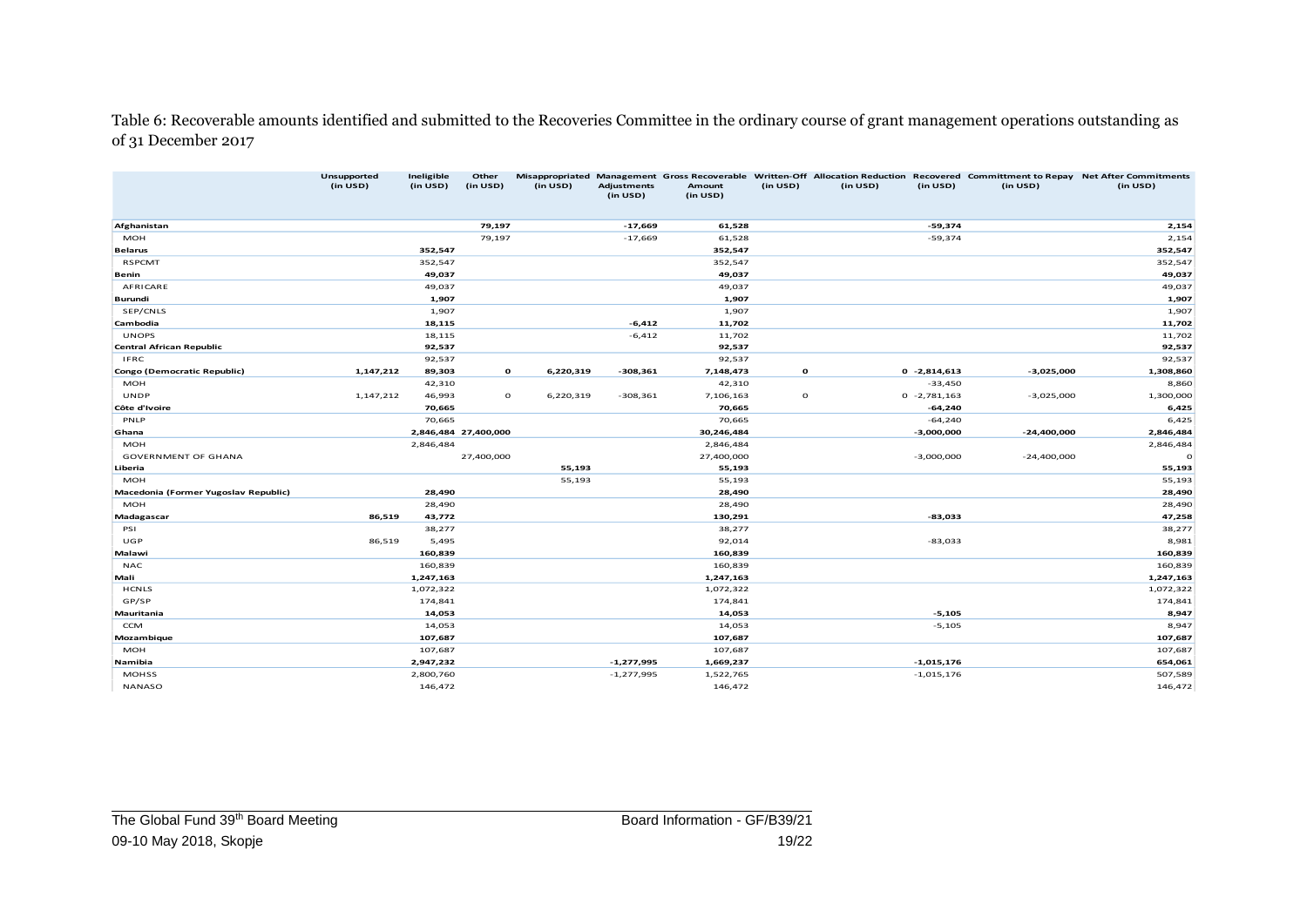Table 6 (continued): Recoverable amounts identified and submitted to the Recoveries Committee in the ordinary course of grant management operations outstanding as of 31 December 2017

|                    | Unsupported<br>(in USD)         | Ineligible<br>(in USD) | Other<br>(in USD) | (in USD)  | Adjustments<br>(in USD) | Amount<br>(in USD) | (in USD)    | (in USD) | (in USD)        | (in USD)      | Misappropriated Management Gross Recoverable Written-Off Allocation Reduction Recovered Committment to Repay Net After Commitments<br>(in USD) |
|--------------------|---------------------------------|------------------------|-------------------|-----------|-------------------------|--------------------|-------------|----------|-----------------|---------------|------------------------------------------------------------------------------------------------------------------------------------------------|
| Nepal              |                                 | 350,605                | 58,233            |           | $-45,656$               | 363,182            |             |          |                 |               | 363,182                                                                                                                                        |
| NPL EDCD           |                                 | 23,709                 |                   |           | $-10,714$               | 12,995             |             |          |                 |               | 12,995                                                                                                                                         |
| <b>NPL NCACS</b>   |                                 | 233,376                |                   |           |                         | 233,376            |             |          |                 |               | 233,376                                                                                                                                        |
| NPL NTC            |                                 | 87,268                 |                   |           | $-34,942$               | 52,326             |             |          |                 |               | 52,326                                                                                                                                         |
| CCM Nepal          |                                 | 6,252                  | 58,233            |           |                         | 64,485             |             |          |                 |               | 64,485                                                                                                                                         |
| Nigeria            | 25,963                          | 3,216,738              |                   |           | $-68,686$               | 3,174,015          |             |          | $-17,029$       |               | 3,156,986                                                                                                                                      |
| ARFH               |                                 | 402,346                |                   |           | $-68,686$               | 333,660            |             |          | $-3,770$        |               | 329,890                                                                                                                                        |
| <b>NACA</b>        |                                 | 1,907,105              |                   |           |                         | 1,907,105          |             |          |                 |               | 1,907,105                                                                                                                                      |
| <b>NMEP</b>        |                                 | 894,028                |                   |           |                         | 894,028            |             |          |                 |               | 894,028                                                                                                                                        |
| SFH                | 25,963                          | 13,259                 |                   |           |                         | 39,222             |             |          | $-13,259$       |               | 25,963                                                                                                                                         |
| Serbia             |                                 |                        | 695,408           |           |                         | 695,408            |             |          |                 |               | 695,408                                                                                                                                        |
| Youth of Jazas     |                                 |                        | 695,408           |           |                         | 695,408            |             |          |                 |               | 695,408                                                                                                                                        |
| South Africa       |                                 | 7,089                  |                   |           |                         | 7,089              |             |          |                 |               | 7,089                                                                                                                                          |
| <b>NRASD</b>       |                                 | 7,089                  |                   |           |                         | 7,089              |             |          |                 |               | 7,089                                                                                                                                          |
| South Sudan        |                                 |                        |                   | 18,615    |                         | 18,615             |             |          | $-10,095$       |               | 8,520                                                                                                                                          |
| ACHI               |                                 |                        |                   | 18,615    |                         | 18,615             |             |          | $-10,095$       |               | 8,520                                                                                                                                          |
| Sri Lanka          |                                 | 91,382                 |                   |           |                         | 91,382             |             |          | $-12,812$       |               | 78,570                                                                                                                                         |
| MOH                |                                 | 91,382                 |                   |           |                         | 91,382             |             |          | $-12,812$       |               | 78,570                                                                                                                                         |
| Ukraine            |                                 | 174,522                |                   |           |                         | 174,522            |             |          |                 |               | 174,522                                                                                                                                        |
| APH                |                                 | 174,522                |                   |           |                         | 174,522            |             |          |                 |               | 174,522                                                                                                                                        |
| Yemen              |                                 |                        |                   | 115,723   |                         | 115,723            |             |          |                 |               | 115,723                                                                                                                                        |
| <b>NMPC</b>        |                                 |                        |                   | 115,723   |                         | 115,723            |             |          |                 |               | 115,723                                                                                                                                        |
| <b>Grand Total</b> | 1,259,694 11,910,166 28,232,838 |                        |                   | 6,409,850 | $-1,724,780$            | 46,087,768         | $\mathbf 0$ |          | $0 - 7,081,478$ | $-27,425,000$ | 11,581,290                                                                                                                                     |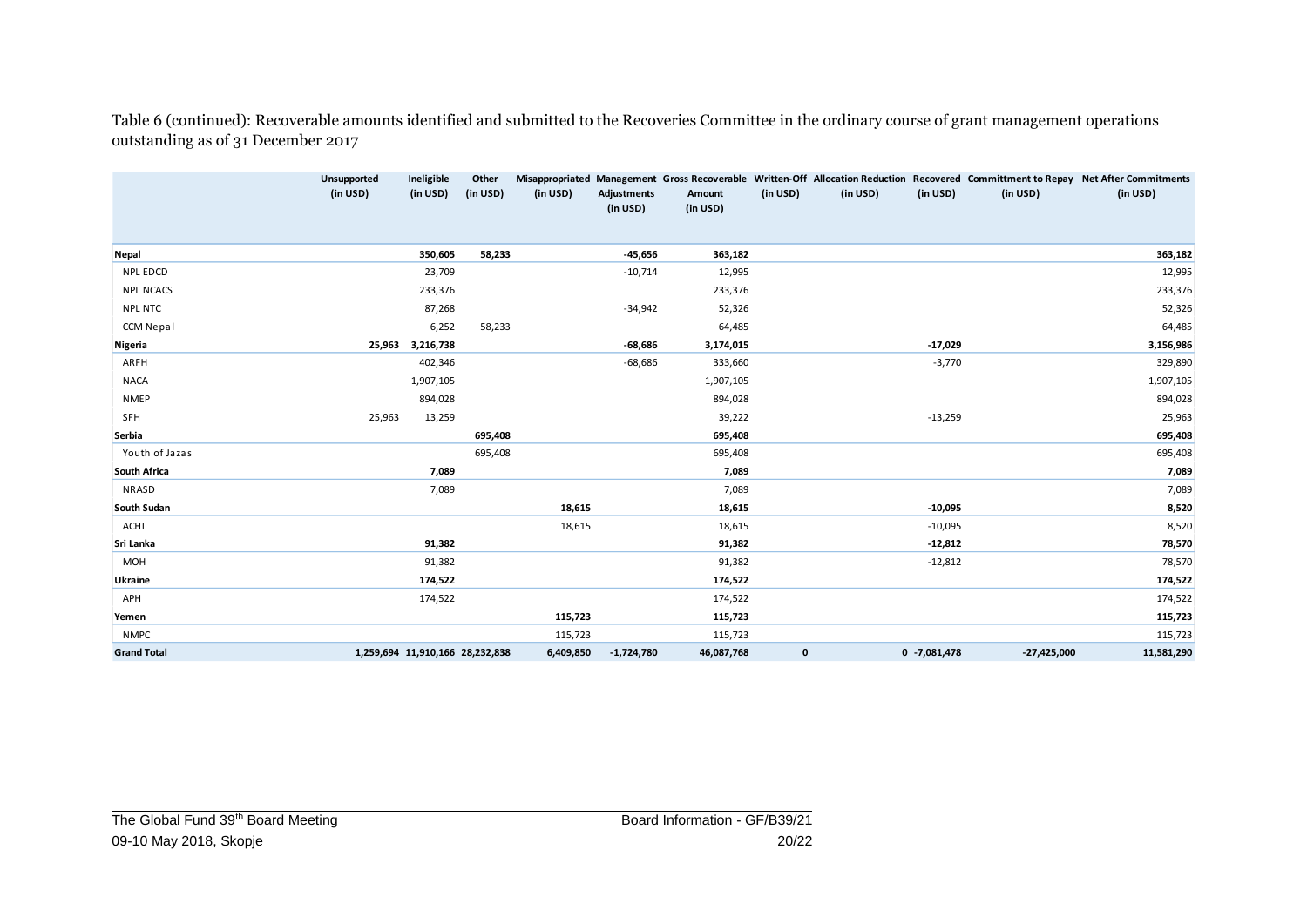Table 7: OIG audit & investigation reports pending for the Recoveries Committee as of 30 June 2017

This table reconciles and provides supporting explanations for amounts reported by the OIG but which require additional work in order to arrive at a final recoverable amount.

| <b>AUDITS</b>         |           |                 |                |                                                                                                                                |                |                                                                                                     |
|-----------------------|-----------|-----------------|----------------|--------------------------------------------------------------------------------------------------------------------------------|----------------|-----------------------------------------------------------------------------------------------------|
| Country               |           |                 |                | Report Issue Date   OIG Initial Reported Amount   Reclassified Amount   Current Recoverable Amount   Amount Still Under Review |                | <b>Status</b>                                                                                       |
| Uganda                | 26-Feb-16 | US\$ 28,275,359 | US\$26,885,023 | US\$ 210,212                                                                                                                   | US\$ 1,180,124 | Additional follow-up work is almost complete including a preliminary LFA review for US\$ 1,180,124; |
|                       |           |                 |                |                                                                                                                                |                | Demand Letter sent for US\$ 210,212. USD 51,342 recovered                                           |
| South Sudan           | 05-Oct-15 | US\$ 1,001,530  | US\$ 324,473   | US\$135,468                                                                                                                    | US\$ 541,589   | Awaiting outcome of UNDP Vendor Review Committee for US\$ 541,589                                   |
|                       |           |                 |                |                                                                                                                                |                |                                                                                                     |
|                       |           |                 |                |                                                                                                                                |                |                                                                                                     |
| <b>INVESTIGATIONS</b> |           |                 |                |                                                                                                                                |                |                                                                                                     |
| Country               |           |                 |                | Report Issue Date   OIG Initial Reported Amount   Reclassified Amount   Current Recoverable Amount   Amount Still Under Review |                | <b>Status</b>                                                                                       |
|                       |           |                 |                |                                                                                                                                |                |                                                                                                     |
|                       |           |                 |                |                                                                                                                                |                |                                                                                                     |

Reclassified amount: The amount of expenditures previously identified as non-compliant that have been reclassified as compliant following further review by the Secretariat in conjunction with the LFA and OIG.

Current recoverable amount: The amount of expenditures previously identified as non-compliant that are confirmed as non-compliant following further review by the Secretariat in conjunction with the LFA and OIG.